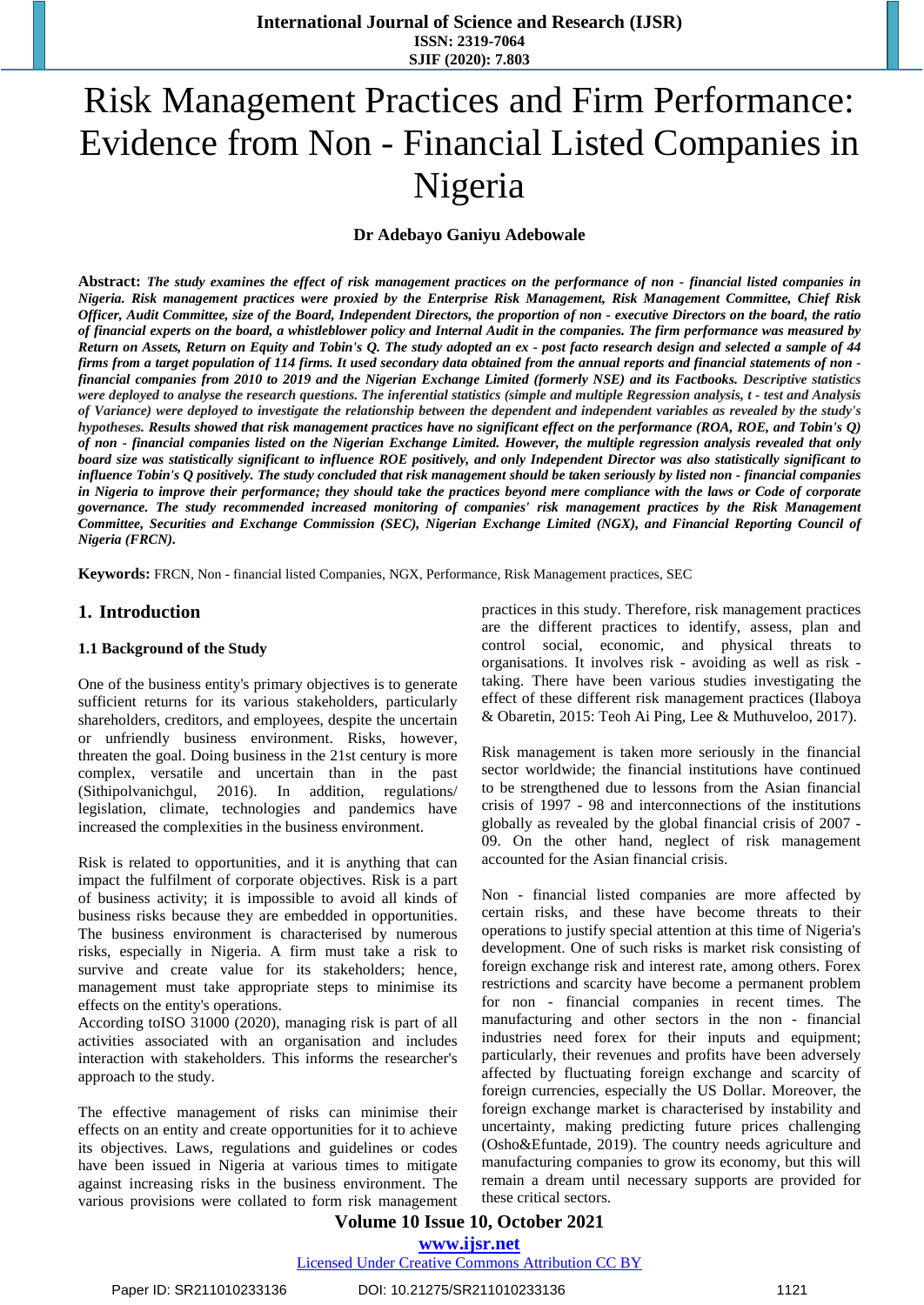Risk management has become a necessity instead of an option for any entity, whether profit - oriented or not. It must operate to survive within the ever - increasing complex environment. Organisations need to identify the risks they face because they take risks through their activities knowingly and unknowingly. According toMohammed &Knapkova (2016), globalisation and a complex business environment lead many businesses to think beyond profitability. The complexities in the business environment show the future to be more dynamic and unpredictable than before.

#### **1.2 Statement of the Problem**

Some non - financial companies listed on the Nigerian Exchange Limited (NGX) have consistently been giving good returns to their stakeholders. In contrast, others have experienced declining fortunes, and some have even been delisted within the last ten years. Also, company failures, corporate scandals, frauds, and other reasons, necessitated the need for companies to implement risk management processes and practices that could help eliminate or reduce the potentially harmful effect of these risks associated with the running and management of businesses in Nigeria.

The performance of non - financial companies listed in the Nigerian Exchange Limited (NGX), showing a lower profit margin than financial companies, is disturbing. Based on the results of quoted companies in Nigeria for 2015 to 2018 released by the Nigerian Exchange Limited, non - financial sectors contributed N19.9trillion or 54 per cent of the reported revenue of Nigerian listed companies. On the other hand, the financial services sector contributed N16.9trillion or 46 per cent of the total revenue for the period (Nairametrics, 2019). In addition, the researcher observed that the financial industry with lower revenues accounted for N2.5trillion or 57 per cent of the reported earnings compared to NI.8trillion or 43 per cent of non - financial firms in Table 1.1.

| Table 1.1: Sectoral Performance of Listed Companies (2015 - 2018) |  |  |  |  |  |
|-------------------------------------------------------------------|--|--|--|--|--|
|-------------------------------------------------------------------|--|--|--|--|--|

| Industry      | Revenue           | Profit before Tax Profit After Tax |                                   | Margin        |
|---------------|-------------------|------------------------------------|-----------------------------------|---------------|
|               |                   |                                    |                                   | $\frac{9}{6}$ |
| Financial     | 16.938.584.348.22 |                                    | 3,061,682,791.55 2,468,710,182.94 | 15            |
| Non-Financial | 19,870,409,915.87 | 1.992.084.742.69                   | 1.825.301.726.26                  |               |
| Total         | 36,808,994,264.09 | 5,053,767,534.24                   | 4,294,011,909.20                  | <u>12</u>     |

**Source:** Quoted companies results between 2015 - 2018

The global economic crisis and Nigeria's economic recession, in particular, exposed the companies' lack of a proper understanding of their actual risk profile. Moreover, the recent COVID - 19 outbreak has also affected business and economic development, posing several challenges affecting firm performance.

There have not been sufficient studies, especially within the Nigerian environment, examining the effect of risk management practices on non - financial companies' performance in Nigeria. In addition, some of Nigeria's existing risk management practices have not been adequately examined, and only a few of the studies focused on all non - financial sectors. Thus, this study investigates the impact of risk management practices on non - financial companies' performance in Nigeria using secondary data.

#### **1.3 Research Objectives**

This study's broad objective is to examine the relationship between risk management practices and non - financial listed companies' performance in Nigeria.

The specific objectives are to:

- 1) identify risk management applications' determinants or risk management practices in non - financial listed firms in Nigeria,
- 2) measure the level of risk management practices in Nigeria, especially in the non - financial listed companies,
- 3) ascertain the relationship between risk management practices and the performance of non - financial listed firms in Nigeria,
- 4) examine whether risk management practices increase the performance of non - financial listed firms in Nigeria.

#### **1.4 Research Questions**

The study fills the identified gap by addressing the following research questions;

- 1) What are the indicators of risk management practices in non - financial listed firms in Nigeria?
- 2) What is the current level of risk management practices among the non - financial listed firms in Nigeria?
- 3) What is the relationship between risk management practices and the performance of non - financial listed firms in Nigeria?
- 4) Which of the risk management practices can increase the performance of non - financial listed companies in Nigeria?

#### **1.5 Research Hypotheses**

The hypothetical model is built to study the relationship between risk management practices and the quoted companies' performance outside Nigeria's financial sector. The following null hypotheses are formulated to achieve the research objectives:

 $H_{01}$  – Risk management practices do not exist in non financial listed firms in Nigeria.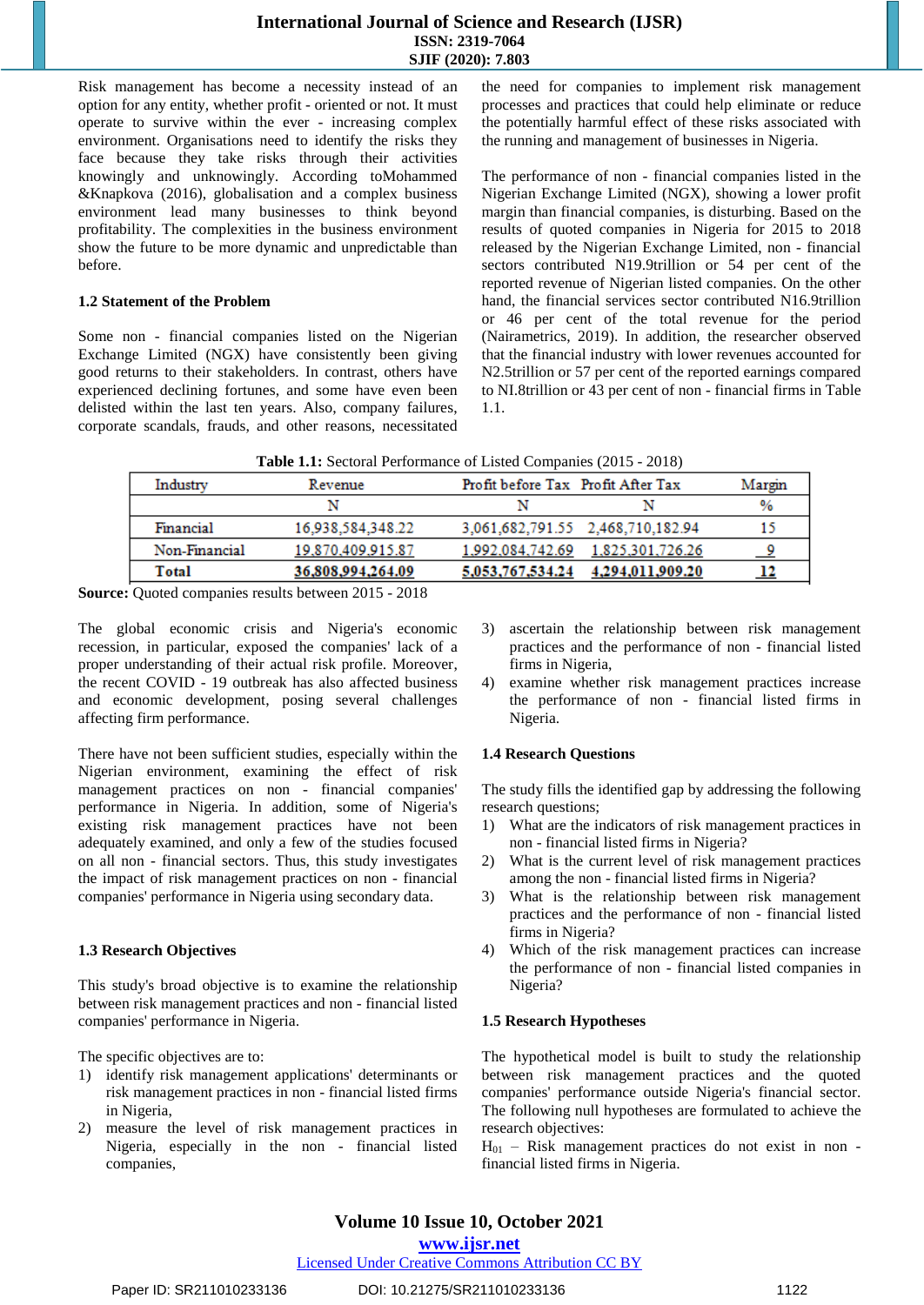$H_{02}$  - It is impossible to ascertain the current level of implementing risk management practices by the non financial listed firms in Nigeria.

 $H_{03}$  - Risk management practices have no significant relationship with the performance of the non - financial firms listed on the Nigerian Exchange Limited.

 $H<sub>04</sub>$  - The performance of non - financial listed companies in Nigeria is not influenced by any risk management practices.

#### **1.6 Scope of the Study**

Listed companies in Nigeria can be broadly classified into two; financial and non - financial. The focus of this study is on non - financial listed companies in Nigeria. The NGX categorised listed companies into eleven sectors; only one is for financial services, while ten is non - financial. The non financial sectors covered by the research are Agriculture (5 companies), Conglomerates (5 companies), Construction/Real Estate (9 companies), Consumer Goods (20 companies), Healthcare (11 companies), Information and Communication Technology (ICT) (10 companies), Industrial Goods (15 companies), Natural Resources (4 companies), Oil and Gas (11 companies), and Services (25 companies). The study also covered ten years, from 2010 to 2019, to ensure that companies that have existed for a more extended period are studied and consider pre and post recession periods in Nigeria.

The variables used for measuring the performance of non financial companies are the return on assets, return on equity, and Tobin's Q. Risk management practices, on the other hand, are the various qualitative information concerning the researcher's risk management practices as provided by the non - financial firms in their annual reports and financial statements. They include implementation of enterprise risk management (ERM), the existence of risk management committee (RMC), the appointment of a chief risk officer, the existence of audit committee, size of boards, the existence of independent director, the proportion or ratio of non - executive directors to the total board members of the non - financial firms, financial expertise of the board, adoption of a whistleblower policy, the presence of internal audit in the non - financial firms.

# **1.7 Significance of the Study**

Organisations embrace risk management to enable their management and stakeholders to identify the various risks and take appropriate steps or measures to manage and control them. However, the knowledge and understanding of the relationship between risk management and firm performance are still ambiguous. Therefore, the significance of this study are:

- 1) It will enlighten stakeholders of the non financial firms, making them understand how the risk management process can positively impact their firms' performance in Nigeria.
- 2) It will help the top executives, practitioners, consultants, regulators, and other individuals appreciate the importance of risk management among firms and make appropriate decisions relating to the successful

implementation of various risk management practices in Nigeria.

- 3) It will also bring risk management practices in the non financial sectors to the front burners, thereby attracting top executives, practitioners, regulators, investors and other stakeholders to the importance of risk management in various firms. This is evident by:
	- Listed companies will see the study as benchmarking tools that assist in improving the implementation of risk management. For example, the proxies used for performance might turn out to be the KPI of firm performance.
	- Investors and analysts can incorporate risk assessment into their investment decisions.
	- The identified determinants of risk management practices will provide proper guidelines for regulators' policies. The study will support or strengthen the importance attached to risk management by the FRCN, CAC, SEC and other regulatory bodies in Nigeria.
	- The research demonstrated a reliable measurement of implications of risk management practices on firm performance and can contribute to further studies on risk management.
	- The study will contribute to a growing body of knowledge that can improve risk identification, risk assessment, risk management and ultimately improve the performance of listed non - financial companies in Nigeria and all other companies.

# **1.8 Limitations of the Study**

As with all research, this study also has limitations. First, the study relied on secondary data, especially the qualitative ones (risk management practices) that were not subjected to third - party confirmation or audit. Those obtained from Nigerian Exchange Limited were input by its staff, who might have made any errors.

Second, the coronavirus pandemic, which grounded socio economic activities in Nigeria for many months, affected this study's speed; companies and the Nigerian Exchange Limited had to work from home. Working from home is a new practice in Nigeria; it has not been a perfect substitute for physical work.

Third, there is no universal definition of performance; the researcher, however, used common yardsticks or indicators of performance for the study.

Fourth, the researcher's risk management proxies relied on the companies' disclosures in their annual reports, which may not be complete or not clear enough. Finally, the determinants of risk management practices are discretionary; they are based on the observed practices and requirements of laws and the Code of corporate governance in Nigeria; they may not be exhaustive.

Fifth, the researcher could not identify the exact time of implementing each of the companies' risk management practices. As a result, the researcher could not accurately determine risk management's effect on the companies' results for the period covered.

**Volume 10 Issue 10, October 2021 <www.ijsr.net>**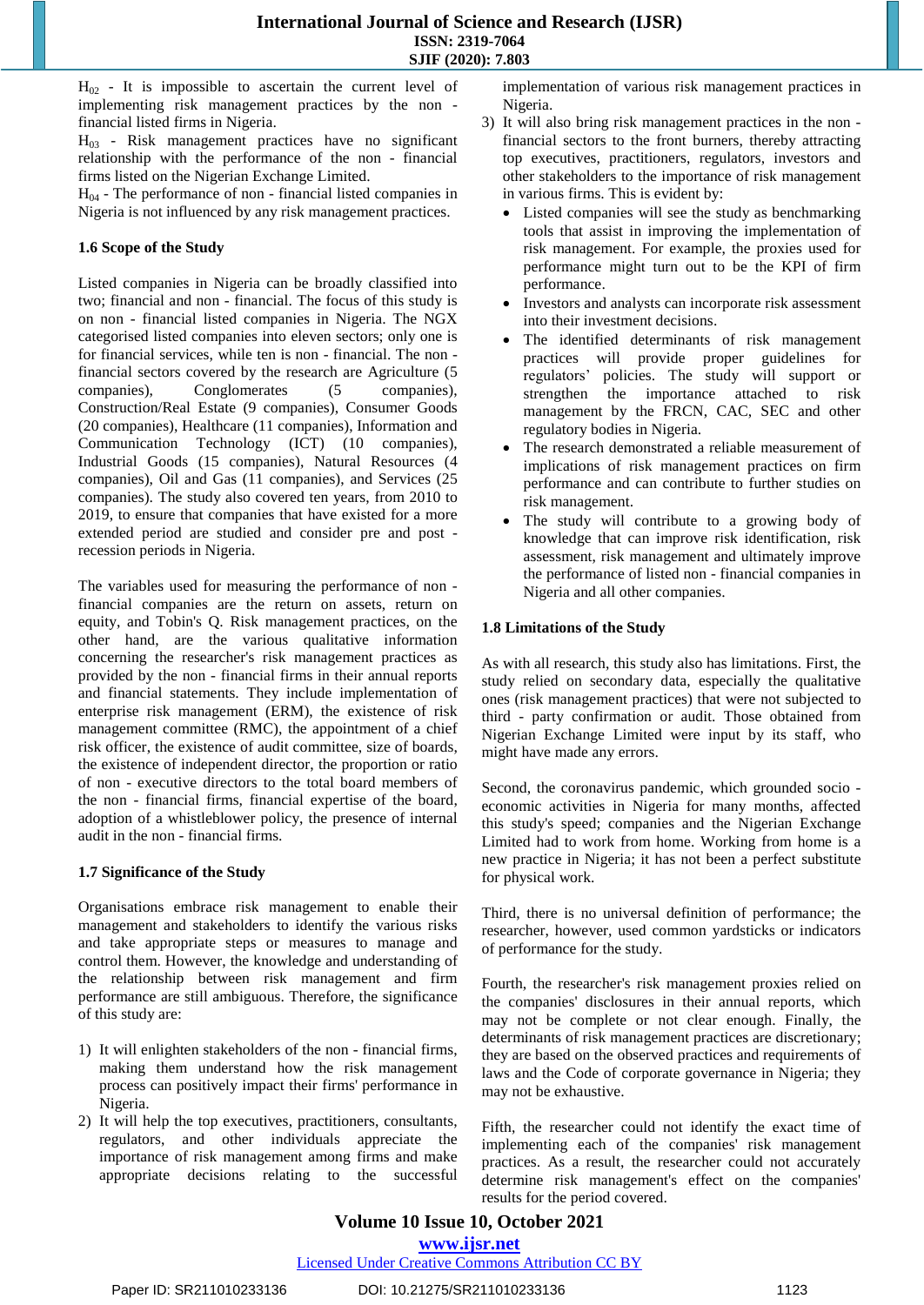# **2. Review of Related Literature**

This chapter discussed a foundation for the study by covering the concept of risk management practices and the firm's performance in the area of study. It identified the relevant theory to the research, discussed empirical literature evidence to determine what has been done in previous investigations, and identified gaps to justify this study.

#### **2.1 Conceptual Review**

#### **2.1.1 Concept of Risk**

Several definitions have been given to the concept of "risk". According to Hopkin (2014), risk is anything that can impact the fulfilment of corporate objectives. Therefore, risk is an integral part of business activity and is required if any business entity survives and creates value for its stakeholders.

#### **2.1.2 Types of Risks**

Companies should identify at least the top ten risks affecting them for necessary assessment from time to time. The idea behind selecting the top ten risks is to ensure that the companies identify key risks affecting them periodically for necessary assessment and evaluation and take appropriate steps to respond to them in the entities and their stakeholders' overall interest. Some of the risks relevant to non - financial firms in Nigeria are:

- *Credit risk:* is the loss that may occur from any party's failure to comply with the terms and conditions of any trade terms. It is also known as default risk and is one of the oldest risks. Joshua &Nwafili (2017) observe that credit risk is the most prevalent risk faced by many companies in today's business.
- *Liquidity risk:* According to Akenga (2017), liquidity is the ability of a firm to meet short term financial obligations by converting the short term assets into cash without incurring any loss.
- *Market risk:* Market risk is the risk of losses in a liquid portfolio arising from market price movements consisting of interest rate, currency, equity, and commodity risks (Ekinci, 2016). The four major types of market risk are represented in figure 2.1 below:



- *Operational risk* is the potential financial loss resulting from a breakdown in day - to - day operational processes. It can arise from technical failures and human errors such as system failures, policy violations, property breakdowns, plant, and equipment, failure to comply with laws and regulations, etc.
- *Political risk:* It is the risk that political or government action will affect a company's position and value. It is a country risk. Political risks could be institutional, but some also emerge due to inherent factors in the political environment.
- *Financial sustainability:* It is the ability of a company to meet the financial needs of its stakeholders
- *Effectively communicated and timely financial reporting:* The timely report supports investors rights in emerging markets and inhibits insider trading.
- *Staffing:* The success of every organisation depends on human capital (Khayinga&Muathe, 2018). Worlu and Omodero (2016) affirm that a firm cannot achieve its primary objective without conscious investment in human capital to have quality employees to reach such a goal. Unfortunately, the company's exposure to fraudulent acts or misappropriation by staff has also risen in recent times.
- *General Economic Conditions:* According toGado (2015), the environment of going concerns, like animals' habitats, contributes to their development. Like living beings' natural environments, a business's environment can either enhance or stifle its growth and development. The nature and extent of the impact of the environment on any company depend on such a company. According to the statistics released bythe National Bureau of Statistics, *Nigerian Gross Domestic Product Report (Q3 2020)* at the end of the third quarter (September 2020), Nigeria has slipped into another technical recession, having recorded a negative GDP of 3.62% at the end of the third quarter ended 30th September 2020. The economy had contracted by 6.1% at the end of the second quarter on 30th June 2020. Unlike in the second quarter, both the oil sector and the non - oil sector contracted. The growth of financial institutions by 6.8% was not adequate to accommodate insurance contraction by 18.67%. The non - oil contracted by 2.51%, while the oil sector contracted by 13.89%. The economy's performance in Q3 2020 reflected residual effects of the restrictions to movement and economic activity implemented across the country in early Q2 in response to the COVID - 19 pandemic.
- *Security Risk***:** The security challenge is still a significant threat to economic development in Nigeria. No business investors will be motivated to invest in an unsafe and insecure environment, whether local or foreign. Insecurity is not restricted to any part of Nigeria. Boko Haram insurgents, kidnappers, militancy, banditry and rituals have undermined the essence of the right to live in Nigeria. As a result, businesses have been adversely affected.
- *Inadequate Infrastructure:* One of Nigeria's most significant impediments to profitable business and economic growth is its poor infrastructure. Poor infrastructures affectedthe capacity or ability of firms, the costs of doing business and expected returns. Therefore, an entity needs to know what it has to provide to operate.

# **Volume 10 Issue 10, October 2021**

**<www.ijsr.net>**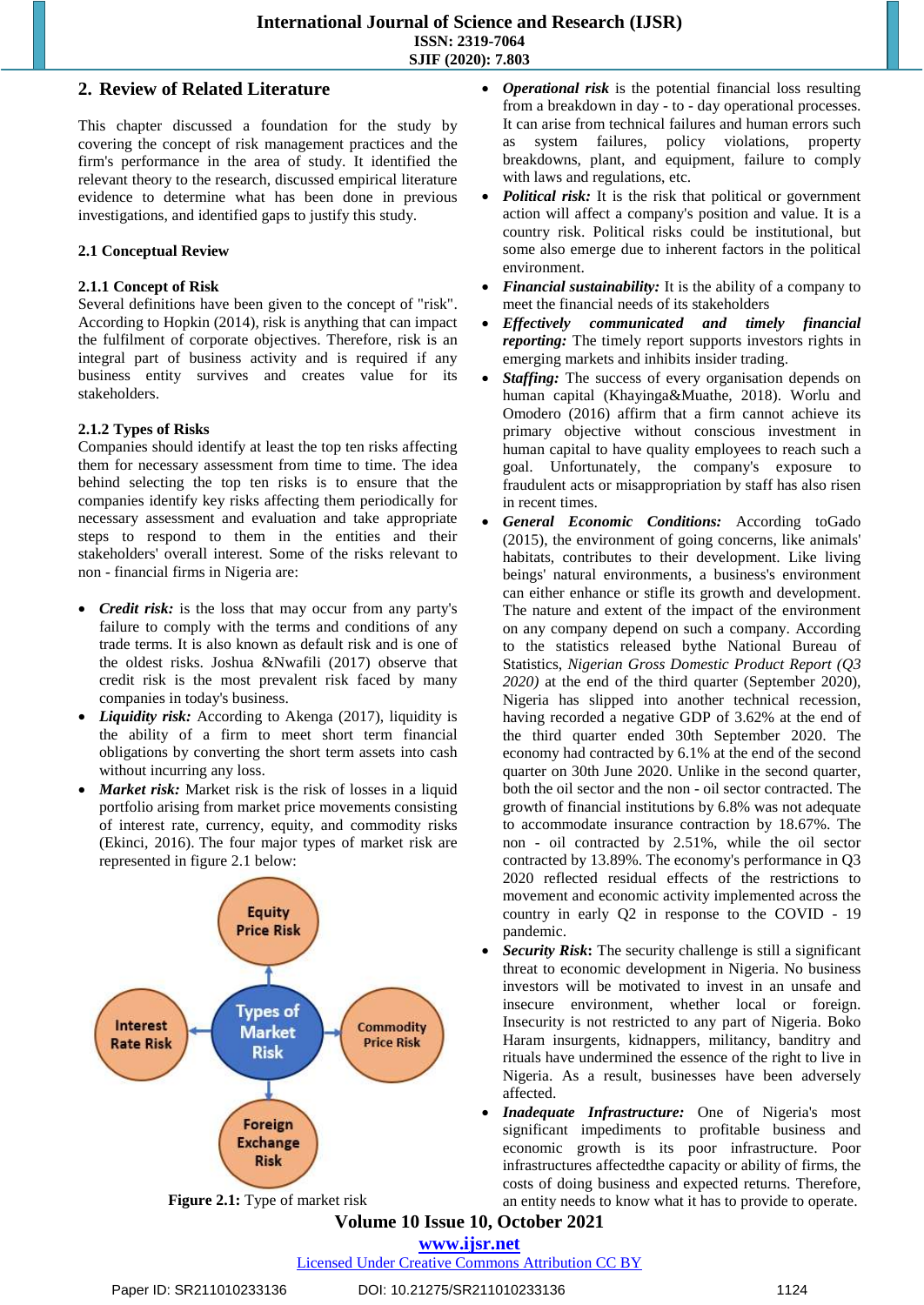- *Technological risks:* Organisations face technological risks when their hardware, software, and online applications are compromised by cyber - attack or equipment failure. Technological risks are events arising from changes in the technology deployed by a company.
- *Legal risk:* Legal risks include contractual failure, liability claims, suits by insiders or outsiders disrupting the entity's operations, disputed patent rights or licences etc. Paulinus and Jones (2017) opined that legal risk arises from the potential that enforceable contracts, lawsuits, or adverse judgments can disrupt or otherwise negatively affect an organisation's operations or condition.
- *Reputational risk* is a potential loss thatarises from damage to the entity's reputation or corporate image. It is a threat to the entity's proper name. Reputation is critical to all organisations; companies established to make profits and deliver attractive returns to their stakeholders, as covered in this study, guard their reputation jealously to remain in business. The loss could be financial or non - financial.
- *Compliance Risk:* Compliance management is more expansive than legal compliance; it includes compliance with voluntary commitments, in addition to binding rules. The concerned regulatory authorities or bodies ensure adherence. Compliance risk is ranked as one of the top business risks in Nigeria.
- *Health and Safety Risk:* Nwachukwu, Akpuh, Samuel&Udeme (2020) reiterate that the environment of manufacturing firms these days in Nigeria is becoming more dangerous and hazardous to health due to both the chemical substances, machine and equipment, plant layout, work process, constant exposure to light and other harmful substances and improper use of safety protection equipment and misused of working tools. Health and safety risks include loss of employees' time due to injury and the risks of paying compensation or legal costs because of breaches.
- *Fraud Risk:* Fraud has become one of the most significant risks in Nigeria's private and public sectors in recent times. Staff, including the management, suppliers, service providers, and even customers, are involved in fraudulent practices. Therefore, managing the risk of fraud requires the same process as managing other business risks (Pan &Skeels, 2016).
- *Pandemic Risk:* A pandemic always introduces uncertainties to an economy. It causes health, economic and social problems, as noted with COVID - 19, because so many people are ill or can't work or die. The rapid outbreak of the coronavirus pandemic presents an alarming health crisis in the world. In addition to the human impact, there is also significant economic, business and commercial impact being felt globally.

#### **Concept of Risk Management Practices**

Risk Management refers to the process of identifying, assessing and prioritising risks to coordinate and ensure economical use of available resources to minimise, monitor, and control such risks to reduce the elasticity of its occurrence and the impact of unfortunate events (Soyemi, Ogunleye &Ashogbon2014). It involves identifying and selecting the most appropriate strategies for effectively treating various loss exposures an organisation faces.

According to Shim, Siegel & Shim (2012), firms often use a three - step process for managing risks. They are:

- 1) Identify the risks faced by the firm.
- 2) Measure the potential impact of each risk. Some risks are so small as to be immaterial, whereas others can destroy the company.
- 3) Decide how an entity should handle each relevant risk. In most situations, risk exposure can be reduced through one of these techniques:
	- a) Transfer the risk to an insurance company.
	- b) Transfer the function that produces the risk to a third party.
	- c) Purchase derivative contracts to reduce risk. Firms use derivatives to hedge risks.
	- d) Reduce the probability of occurrence of an adverse event.
	- e) Reduce the magnitude of the loss associated with an adverse event. For instance, designing facilities with self - contained fire zones and locating facilities close to a fire station.
	- f) Avoid the activity that gives rise to the risk. For example, an entitymight discontinue a product or service line because the risks outweigh the rewards.

The risk management process involves:

- 1) **Establishing Context:** This includes understanding the current conditions in which the organisation operates internally, externally and risk management.
- 2) **Identifying Risks:** This includes documenting the material threats to the organisation's achievement of its objectives and the representation of areas that the organisation may exploit for competitive advantage.
- 3) **Analysing/Quantifying Risks:** This includes the calibration and, if possible, the creation of probability distributions of outcomes for each material risk.
- 4) **Integrating Risks:** This includes aggregating all risk distributions, reflecting correlations and portfolio effects, and formulating the results in terms of impact on the organisation's key performance metrics.
- 5) **Assessing/Prioritising Risks:** This includes determining the contribution of each risk to the aggregate risk profile and appropriate prioritisation.
- 6) **Treating/Exploiting Risks:** This includes the development of strategies for controlling and exploiting the various risks.
- 7) **Monitoring and Reviewing:** This includes the continual measurement and monitoring of the risk environment and the performance of the risk management strategies

In reaction to the identified dangers and continued economic threats, regulators in Nigeria had recommended thatcompanies institute risk management practices on different occasions. As a result, the Financial Reporting Council of Nigeria (FRCN) issued the Nigerian Code of Corporate Governance (NCCG) for Nigerian companies for effective implementation from 1st January 2020. All public companies, private companies, concessioned or privatised companies, and regulated companies should comply with the Code.

# **Volume 10 Issue 10, October 2021 <www.ijsr.net>**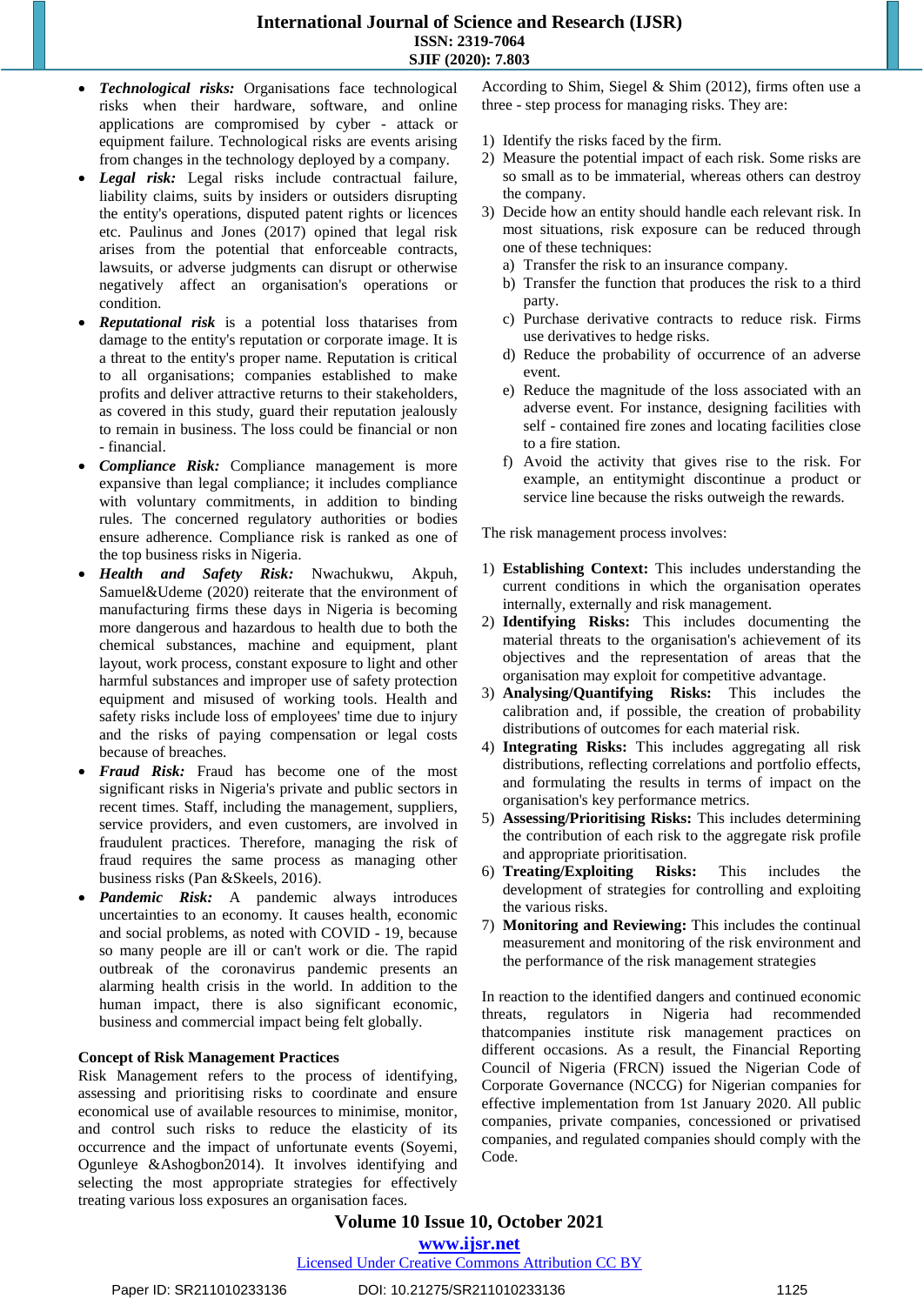The Federal Government of Nigeria also revised the Companies and Allied Matters Act in 2020 to incorporate matters or provisions relating to risk management, among other relevant business operations and management issues in Nigeria.

The developed risk management practices in this study are:

- 1) **Implementation of Enterprise risk management (ERM) -** This holistic approach in the management of risk in firms isreferred to as *Enterprise RiskManagement* (ERM). Companies use enterprise risk to look at their financial risks, regulatory risks and operational risks. ERM is defined as the process of assessing risks to identify both threats to a company's financial well - being and opportunities in the market.
- 2) **Existence of Risk Management Committee RMC** Risk Management Committee (RMC) is a board's committee appointed to review the firm's risk management system.
- 3) **Appointment of Chief Risk Officer -** Chief risk officer refers to an executive or top management staff managing risks to the company. He is also known as the chief risk management officer (CRMO) in a firm.
- 4) **Existence Audit Committee -** The audit committee in this study is a statutory audit committee that comprises members (representatives of shareholders) and non executive directors.
- 5) **Size of Board -** Board size refers to the number of directors on the board of any given firm. The relationship between board size and performance may differ due to a firm's specific characteristics and the national institutional characteristics (Anis, Chizema, Lui &Fakhreldin, 2017). There should be an optimum number of members to justify the size of the board. It should not be too small to perform the expected function, and it should not be too large to affect its efficiency. The maximum number of directors in a board of any firm is contained in its Articles of Association.
- 6) **Existence of Independent Director -** Independent director refers to a non - executive director of a firm that improves corporate credibility and governance standards. An independent director does not have any significant interest in a firm he serves and will not be influenced by personal interests while performing his duties as a director.
- 7) **Proportion or ratio of Non - Executive Directors -** Proportion or ratio of non - executive directors refers to the proportion of the non - executive directors in the board to the total board members. In practice, non executive directors are expected to be more than the executive ones to justify the board's independence and position in the administration or management of a firm.
- 8) **Financial expertise of the Board** Financial expertise means the board [members'](https://www.lawinsider.com/dictionary/accounting-or-related-financial-expertise) ability to analyse and interpret a full set of financial statements, including their notes, following generally accepted accounting principles. The lack of financial expertise on the board could affect a firm in many ways.
- 9) **Whistleblower Policy -** A whistleblower policy refers to the system established to make internal and external persons report suspected misconduct, illegal acts or

failure to act within the rules and regulations to the management. Whistleblowing is accepted as a way of exposing unethical or unlawful behaviour in Nigeria.

10) **Internal Audit -** The internal audit evaluates a company's internal [controls,](https://www.investopedia.com/terms/i/internalcontrols.asp) including its [corporate](https://www.investopedia.com/terms/c/corporategovernance.asp) [governance](https://www.investopedia.com/terms/c/corporategovernance.asp) and accounting processes [\(Tuovila,](https://www.investopedia.com/alicia-tuovila-4687215) 2020). It ensures compliance with relevant laws and regulations to avoid the financial and non - financial costs associated with the entity's non - compliance or failure.

#### **Concept of Firm Performance**

The concept of performance to the firm has attracted several debates because it means different things todifferent people and organisations; it is defined or viewed in different ways. It means the achievement of results. It can be an accounting measure or a market - based measure. Based on accounting indicators, performance measurement is measured using financial ratios, while capital market indicators are measured using calculations and information from the capital market. Performance can be financial or non - financial. Two accounting measures and a market - based measure were used in the study. They are:

- 1) **Return on Assets:** Return on Assets (ROA) is one of the most important measures of financial performance. It is a significant financial performance indicator and is [calculated](https://www.investopedia.com/ask/answers/031215/what-formula-calculating-return-assets-roa.asp) by dividing a firm's net [income](https://www.investopedia.com/terms/n/netincome.asp) by its total assets.
- 2) **Return on Equity**refers to a measure of financial performance calculated by dividing net [income](https://www.investopedia.com/terms/n/netincome.asp) by [shareholders'](https://www.investopedia.com/terms/s/shareholdersequity.asp) equity. It is a measure of management's ability to generate income from the firm's funds made available by equity owners.
- 3) **Tobin's Q -** It is a typical market performance measurement different from the ROA and ROE. It is investors' perception of a firm's success as reflected by its share price in the capital market.

# **Empirical review**

#### **Risk Management Practices and Performance**

Johl, Kaur, and Cooper (2015) examine the impact of board characteristics and firm performance. Board characteristics in the study included board meetings, board independence, board size and directors accounting expertise. The study used financial and non - financial data from annual reports of the 700 publicly listed Malaysian firmsin 2009. Descriptive statistics and the Ordinary Least Square method were used to analyse data obtained for the study. It was found that board independence does not affect firm performance, whilst board size and board accounting/financial expertise are positively associated with firm performance. The focus of the study was on board characteristics, it was done outside Nigeria, and several changes could render their result weak in today's business environment.

In another study, Salaudeen, Atoyebi&Oyegbile (2018) evaluate the relationship between enterprises risk management and the performance of consumer goods companies listed on the Nigerian Exchange Limited (formerly Nigerian Stock Exchange). The study focused on twenty - five consumer goods companies listedin Nigeria, a

# **Volume 10 Issue 10, October 2021 <www.ijsr.net>**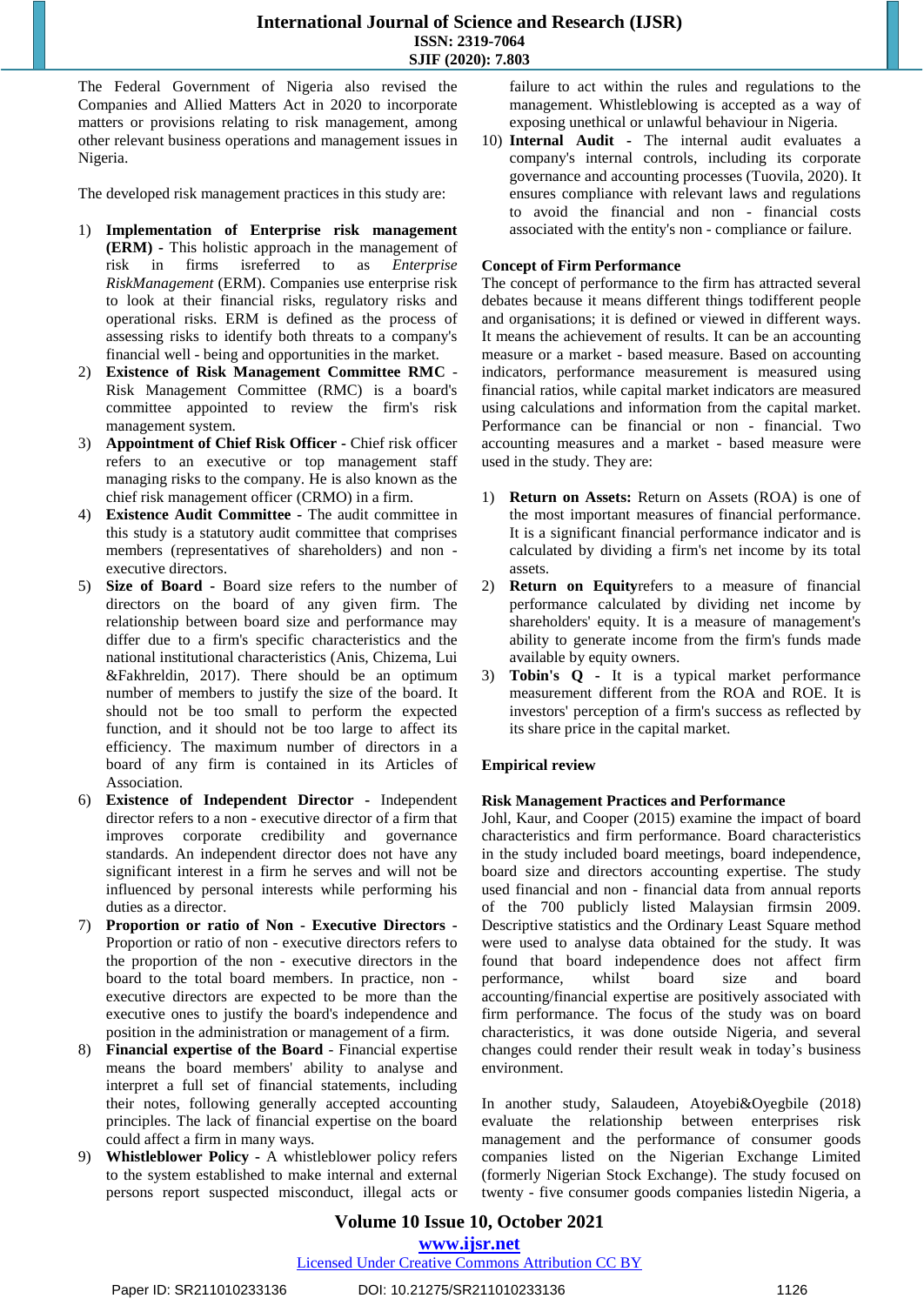scope smaller than this research. The study adopted an ex post facto research design, and data were obtained from annual reports and accounts of selected consumer goods companies. The collected data were analysed using descriptive statistics and generalised least square analytical methods. The results revealed that the Risk Management Committee, Financial Experts, Audit Committee, and Board size have a significant positive effect on firms' performance. The existence of a Chief Risk Officer, on the other hand, has no significant impact on performance. Although the study took place in Nigeria, obtaining responses with questionnaires may not provide the reality of these variables in most organisations, the questionnaire was prepared only for the research, and the respondents may give false information, but the secondary information helps the majority, including the stakeholders of the firm hence would be more open and authentic. To this end, this present study used secondary sourced information to reaffirm the relationship between risk management and firm performance among non - financial firms in Nigeria.

Sinurat & Siregar (2019) examine the effect of risk management on the financial performance of listed firms on the Indonesia Stock Exchange for the year 2015 - 2016. The study involved 710 observations. The proxies used are the appointment of the Chief Risk Officer, the establishment of a risk management committee, and the Chief Executive Officer's financial competence. Financial performance was measured with return on assets and price - to - book value. The study results showed that the appointment of the Chief Risk Officer and the establishment of the risk management committee have no significant effects on both measures of financial performance: ROA and ROE. However, the Chief Executive Officer's financial competence significantly impacts the firm market (Tobin's Q) and financial performance (ROA and ROE). Thus, though the proxies for risk management used in the study are relevant, they are inadequate. Also, the use of a Chief Risk Officer to represent risk management variables is too inelastic. To this end, there is a need to extend the risk management variables as much as possible to cover a wide array of recommended practices.

#### **Risk Management Practices and Return on Assets**

Kajola, Onaolapo&Adelowotan (2017) examine the relationship between board size and financial performance using ROA of 35 non - financial firms listed on the Nigerian Exchange Limited, sampled from 183 non - financial firms listed between 2003 and 2014. Secondary data were obtained from the audited reports and accounts of the selected firms and the Nigerian Exchange Limited FactBooks for 2003 - 2014. Using panel data regression analysis and fixed effects model as an estimation technique, the result of the study showed a positive and significant relationship between board size and the ROA financial performance of the firms. The outcome of the study was consistent with some previous studies, but the scope was too narrow. Research focusing on a board size alone and performance will not do justice to risk management and performance variables. The Directors alone cannot manage the entity's risk; hence, the board's size is inadequate to measure risk management. Therefore, there is a need to expand the risk management variables towards establishing their influence on firm performance. The study period and the number of sample firms were small.

In another study, Ahmad, Fadzil, and Abdullah (2018) examine the association between the Jordanian firms' audit committee and firm performance. The study used OLS regression to test the relationship between the independent variable and the dependent variable. The data comprised 228 firms which included industrial and services ones. The findings indicated a non - significant relationship between audit committee size and ROA. However, audit committee meetings have a significant and positive relationship with ROA. Therefore, though the audit committee is one of the risk management practices, the study should include other relevant variables for risk management practices and performance.

Also, Shivaani (2018) explore the relationship between the risk governance structure and firm performance of non financial companies in India that constitute the CNX 500 index as of 31st March 2014 and for ten years from 1st April 2005 to 31st March 2015. The risk governance structure was based on nine variables, namely, size of the board, board diversity in terms of gender, the status of the chairperson, proportion of executive directors, proportion of independent directors, CEO duality, the existence of chief risk officer (CRO), risk management committee and whistleblower policy. Firm performance was also measured using the accounting - based return on assets (ROA) and return on equity (ROE). The study used a robust and reliable methodology, difference - GMM (Generalised Method of Moment), to control potential endogeneity among variables of interest. Also, to ensure completeness of results, the study considered control variables such as recession dummy, firm's age, size, growth rate, and leverage ratio. Unlike some previous studies, the results showed that robust risk governance structures do not necessarily lead to better firm performance; ROA and ROE are negatively related to the risk governance index. The implication is that a mere constitution of a risk management committee and CRO appointment will not improve firm performance. The research focused on risk governance, and only five independent and two dependent variables used were relevant to this study. As noted above, the result opened further research on the relationship between risk management practices and firm performance.

The effect of the risk management committee on firm performance and the intervening effect of the Risk Management Committee on the relationship between corporate governance, firm size, financial reporting risk, and firm performance were examined by Kinyua, Gakure, Gekara&Orwa (2015). Using the purposive sampling method, 299 non - financial companies listed in the Indonesia Stock Exchange (ISE) were selected. The study used secondary data obtained from the companies' annual reports, and the data were analysed using SPSS, version 20.0. The study found that the risk management committee affects firm performance, which ROA measured. It was also found that the risk management committee acts as the intervening variable in the relationship between corporate governance such as auditor reputation, the audit committee's independence, the board size, frequency of board meetings

**Volume 10 Issue 10, October 2021 <www.ijsr.net>** [Licensed Under Creative Commons Attribution CC BY](http://creativecommons.org/licenses/by/4.0/)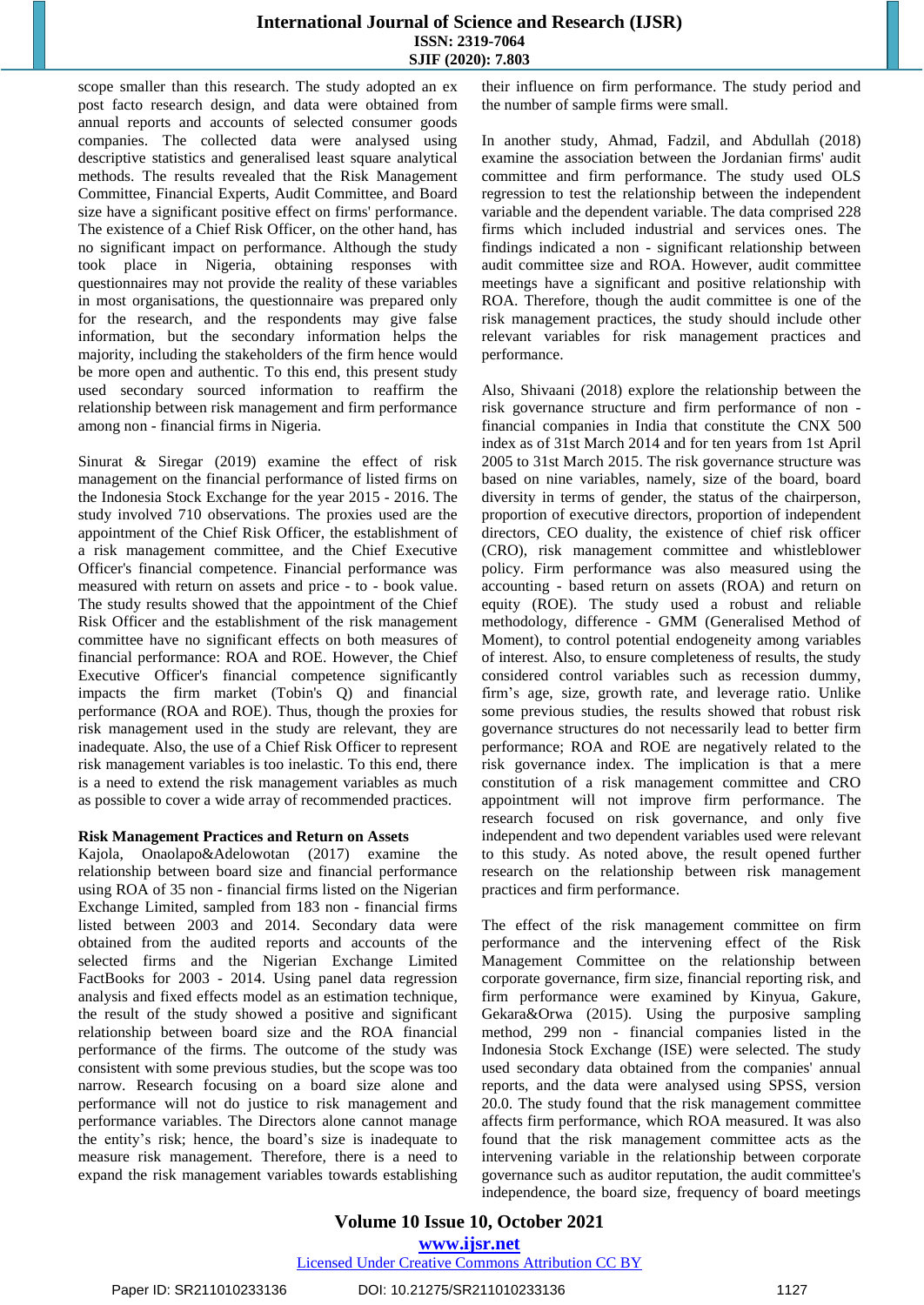and firm performance. It was also found that the risk of financial reporting affects firm performance through a risk management committee. The study's scope was narrow; it focused on the effect of the risk management committee alone on the firm performance and observed a year's data.

#### **Risk Management Practices and Return on Equity**

Akpan (2015) investigate the relationship between the frequency of board meetings and company performance using a sample from 79 non - financial companies listed on the Nigerian Exchange Limited from 2010 to 2012. Data were collected from secondary sources. The study adopted a cross - sectional research design and quantitative approach method. ROE measured the company's performance. Simultaneously, independent variables, corporate meetings and control variables were assessed through the total number of meetings held by directors and audit committee meetings, the board size, proportion of women directors (gender diversity), board age and director's equity. Descriptive statistics and multiple regression analysis were used for the study. The result showed that the board meetings, directors` equity and board size were negatively significant to the company performance. Audit committee meetings were found to be positively significant, while gender diversity and board age were not significant to the company performance measured with ROE. The variables used are not adequate, and the study covered a short period.

Adegbola, Tony, Adebanjo, Babatunde, Awonusi, Eseosa, Ajayi & Damilola (2019) examine the relationship between ERM and selected manufacturing firms' performance on Nigerian Exchange Limited. The descriptive research design was adopted in the study using secondary data from the selected manufacturing firms' annual reports. The study revealed that the practice of ERM is positively and significantly related to a firm's performance which includes the level of return on equity (ROE) of the firms. The study also revealed that the liquidity level represented by the current ratio (CR) is positively and significantly related to the level of return on equity (ROE). On the other hand, leverage level, such as debt to total equity ratio of a firm, was negatively and significantly related to the return on equity. The study focused on the selected manufacturing against the entire non - financial sectors on the Nigerian Exchange Limited, and it measured firm performance with ROE alone. However, it has been revealed that ROE is not a perfect indicator of a company's performance; it is not a reliable indicator of efficiency when used alone. Hence, this present study used ROE and other performance variables.

Furthermore, Khan, Ali, Anjum & Noman (2019) investigate the relationship between ERM and firm performance with the moderating role of intellectual capital among non financial listed firms in Pakistan. ROE was used to measure firm performance in the study. The data was collected from 130 non - financial listed firms from 2012 - 2015, while multiple regression was used to evaluate the relationship between the independent variable (ERM) and dependent variable (ROE) with interaction term (IC). The result showed an insignificant relationship between ERM and ROE. The result, however, showed a significant positive moderating effect of intellectual capital between ERM and ROE. The research used only ROE for performance and ERM for the independent variable. Though the focus was on non - financial listed firms, the proxies used for independent and dependent are small, and the data were collected for only three years. Therefore, the findings need to be expanded to draw inferences from the results of the study. This study uses a considerable wide array of dependent and independent variables to draw inferences for the two variables and their relationship.

#### **Risk Management Practices and Tobin's Q**

In another study, Kalsie and Shrivastav (2016) assessthe relationship between the board size and firm performance by employing panel data analysis of 145 non - financial companies listed in India's National Stock Exchange (NSE). The study was carried out on the performance of five years from 2008 to 2012, and Tobin's Q was among the firms' performance variables used. It employed the panel data regression model to analyse the relationship between the board size and firm performance (Tobin's Q). The fixed effect model, random effect model and feasible generalised least square (FGLS) regression models were applied in the research. The results concluded that board size has a positive and significant impact on firm performance. However, using only the board size to explain firm performance could be misleading as no single variable could best explain firms' performance. In addition, the sample size was small and the period covered by the study was only five years. Qualitative aspects of the board were also not considered. Hence, there is a need to adopt several other risk management practices as used in this study.

In the same vein, Badu and Appiah (2017) observe a statistically significant and positive relationship between the board size and firm performance in their study, examining the impact of corporate board size on firm performance for non - financial listed firms in Ghana and Nigeria. A unique dataset of 137 listed firms from 2008 to 2014 was used. Descriptive statistics and the generalised system method of moments (GMM) were used for the analysis. The board size was an independent variable, while firm performance as the dependent variable was measured using market and accounting methods such as ROA and Tobin's Q. The study's findings revealed that board size is no longer adequate to manage risks; hence, the board of directors focus more on strategic matters, whereas risk management requires strategic, tactical, and operational attention. This study's analysis was limited to board size only, which is one of the risk management practices. The board composition can be enlarged to include board independence and gender diversity. The study justifies the need to extend tentacles to other risk management variables as deployed in this study.

#### **Theoretical Review**

Seven theories were considered relevant to the study, but the Stakeholders theory was the theoretical framework for the study. Other theories considered before the choice are *modern portfolio theory, financial distress theory, agency theory, system theory and emergency management, contingency theory, and resource - based theory.* 

The researcher preferred the stakeholder theory because it emphasises the need to involve all the stakeholders and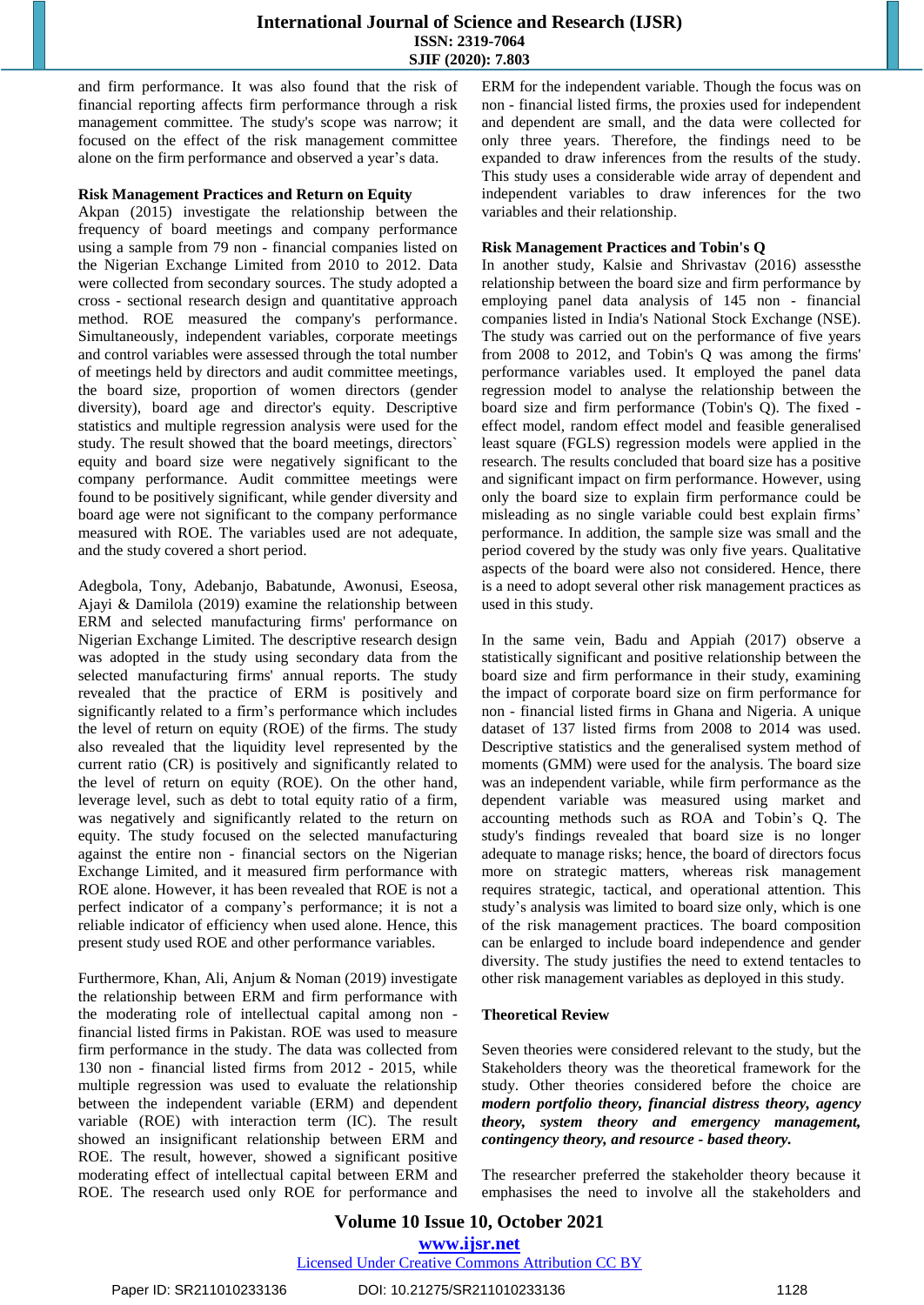satisfy them through companies' good performance. In addition, the theory can drive and increase firm profits and productivity by involving the firm's stakeholders in assessing and evaluating a firm's performance measurements and factors that could impact the firm performance. The theory holds that management or directors must understand and account for all the company's stakeholders. It states that a company's value grows when it values and recognises all its stakeholders as partners. Adapting the theory in risk management can also increase firms' social - economic status in the local and general communities. Firms that practised stakeholder theory create healthy competition among other firms, where all can thrive and benefit their stakeholders.

# **3. Methodology**

This chapter outlines the research methods employed in this study. In this chapter, the researcher specified the data collection procedures used, population and sampling procedure, research instrument, and data analysis techniques.

#### **Research Design**

The research design adopted in this study is ex post facto research design. The method was selected because the researcher did not manipulate the collected data or variables; the pre - existing independent variables before the study were held constant and served as a control group for the stated hypotheses.

#### **Population of the Study**

The study population is made of all the public companies outside the Nigerian Exchange Limited's financial services as of 31st December 2019. There are 114 such companies representing 69% of the total listed companies (166) in Nigeria. Therefore, this research targeted the whole population, covering all non - financial companies in Nigeria from various industries or sectors, with different natures, sizes and operations.

#### **Sample and Sampling Techniques**

The study was meant for all companies in non - financial sectors (114 companies), but all of them were not in existence throughout the study's period. The researcher selected only companies that existed and made a profit for at least six years from the ten years covered by the study, 1st January 2010 to 31st December 2019. Forty - four companies, or 39% of the total number of non - financial companies, met the criteria and were selected for the necessary examination to achieve the study's objectives. It is noteworthy that all the ten sectors were represented as contained in Table 3.1 below:

|  |  | Table 3.1 Sample of Non - Financial Companies |
|--|--|-----------------------------------------------|
|  |  |                                               |

| S/N | <b>SECTOR</b>                   | No. of Firms No. Selected |    | $\%$ |
|-----|---------------------------------|---------------------------|----|------|
|     | Agriculture                     |                           |    | 60   |
| 2   | Conglomerates                   |                           |    | 60   |
| 3   | <b>Construction/Real Estate</b> |                           |    | 50   |
|     | <b>Consumer Goods</b>           | 20                        | 12 | 60   |
| 5   | Healthcare                      |                           |    | 36   |
| б   | <b>ICT</b>                      | 10                        |    | 10   |
|     | <b>Industrial Goods</b>         | 15                        |    | 40   |
| Ջ   | <b>Natural Resources</b>        |                           |    | 25   |

|     | Oil and Gas |    |  |
|-----|-------------|----|--|
| 1 v | Services    | ∼  |  |
|     |             | 14 |  |

#### **Source: Author's work**

#### **Validation and Reliability of the Data**

According toOlabode, Olateju and Bakare (2019), obtaining data from multiple independent sources can assess data instruments and data's validity. The data for this study were collected from various sources. Most of the data were gathered from companies' financial statements and annual reports. The researcher used a mixed - methods approach to validate the data. The methods include content validity and triangulation. The researcher focused on the addition, subtraction, and multiplication of the quantitative data used, especially for measuring the firms' performance. Using triangulation, the researcher examined the data obtained from different sources. The data obtained from the multiple sources were checked for consistency, completeness and accuracy to ensure their reliability.

#### **Method of Data Collection**

Secondary data were used for the study; they were collected from journals, published textbooks, seminar papers, thesis, annual reports and accounts etc. The researcher collected most of the data from the Nigerian Exchange Limited through its website or database and its publications, Factbooks. The data covered a period of ten years (2010 - 2019).

#### **Dependent Variables**

The variables employed in this study to measure the dependent variable, firm performance, include Return on Assets (ROA), Return on Equity, and Tobin's Q.

#### **Independent Variables:**

Independent variables are ten and are listed below:

- Enterprise Risk Management
- Risk Management Committee
- Chief Risk Officer
- Audit Committee
- Board size
- Independent Directors
- Non Executive Directors
- Financial Experts on the Board
- Whistleblower Policy
- Internal Audit

#### **Method of Data Analysis**

The secondary information obtained was subjected to analysis using the descriptive statistics, the frequency and percentage, graphs, etc., and the inferential statistics such as the multiple regression analysis, Analysis of Variance (ANOVA) and t - test analysis. The decisions were made from the results at a 0.05 level of significance. The researcher deployed descriptive statistics to analyse the study's research questions, which cuts across the level of existence of the dependent and independent variables of the study.

**<www.ijsr.net>**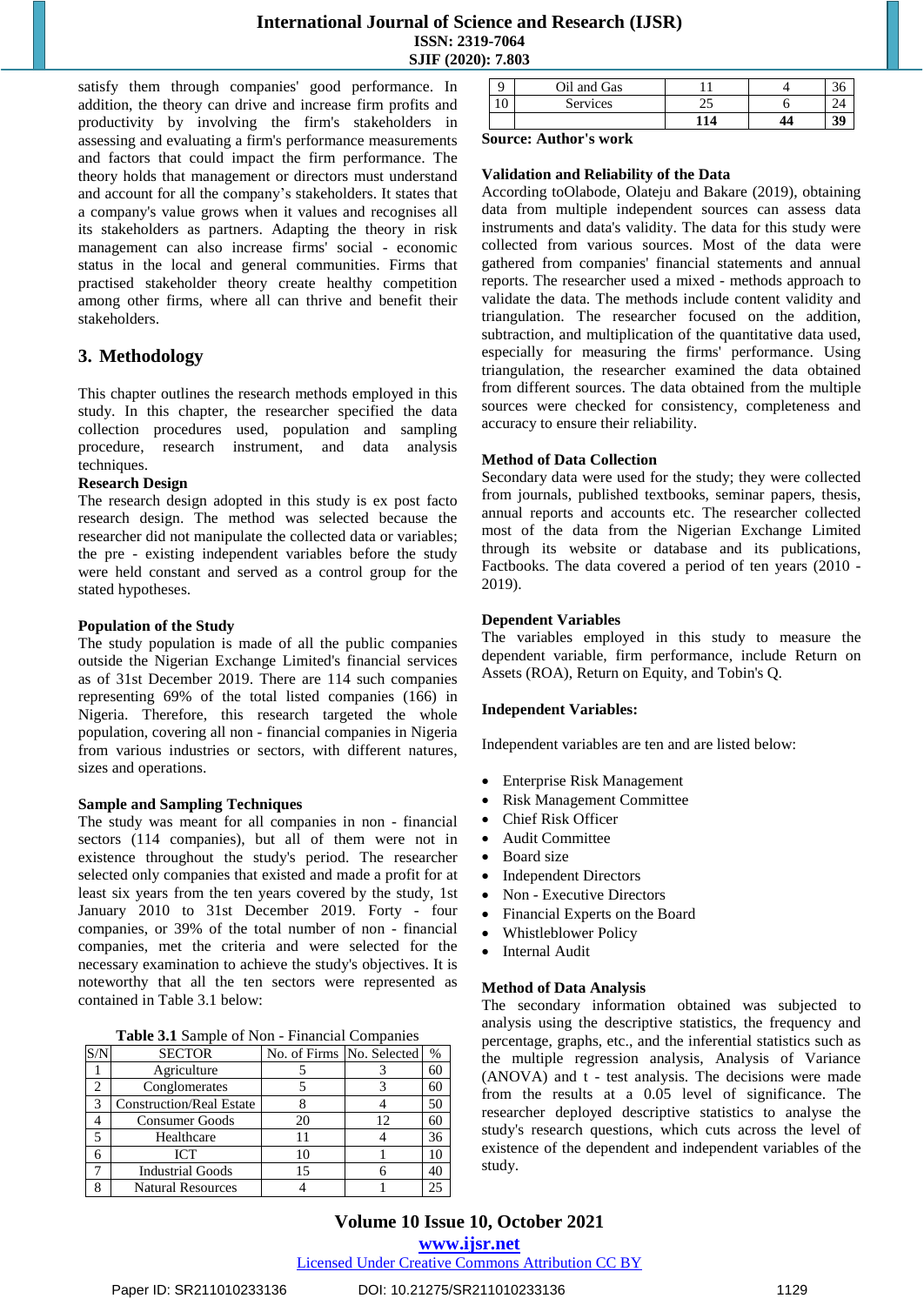The researcher also deployed inferential statistics to investigate the relationship between the dependent and independent variables as revealed by the study's hypotheses. The study uses a multiple regression model, Analysis of Variance (ANOVA) and t - test analysis to explain the relational influence of the selected risk management practices on the performance of firms which were proxied by the return on assets, return on equity and Tobin's Q. Decisions were made from the various inferential statistics at 0.05 level of significant

# **4. Results and Discussion of Findings**

The hypotheses of the study section provide the results for the hypotheses of the study. In this study, the study's hypotheses include establishing the relationship between the dependent and independent variables. Each hypothesis was subjected to a 0.05 level of a significance test, which depicts a 95% confidence interval.

#### **Analyses of Research Hypotheses**

#### **Testing of Hypothesis 1**

 $H0<sup>1</sup>$  – Risk management practices do not exist in non financial listed firms in Nigeria.

In this section, the researcher used ten variables representing the independent variables in this study to confirm the existence or otherwise of risk management practices in non financial listed companies in Nigeria.

The use of descriptive statisticsrevealed the following from the sampled non - financial firms in Nigeria:

- The enterprise risk management was implemented by 98% of the sampled firms.
- The existence of a risk management committee in the firms stood at 77%.
- A few non financial firms (16%) appointed chief risk officers.
- 98% of the companies havea statutory audit committee.
- All the firms have more than two directors, which is the minimum number.
- Only 45% of the sampled firms appointed independent directors on their boards.
- Non Executive directors are more than the executive ones on the board of the companies.
- Most of the sampled firms have more than three directors with financial expertise.
- 57% of the firms had adopted the whistleblower policy
- All non financial firms in this study have an internal audit department.

#### **Testing of Hypothesis 2**

 $H0^2 - It$  is impossible to ascertain the stage of implementing risk management practices by the non - financial listed firms in Nigeria.

The development of risk management practices can be grouped into four stages: awareness stage, interest stage, implementation or adoption stage, and evaluation and control stage. It was revealed in the study that risk management practices among non - financial listed companies in Nigeria have gone above awareness and interest stages. This is because they knew most of the researcher's risk management practices, have adopted them perhaps in principle, and seek more information about them from time to time. Therefore, the risk management practices are at the implementation or adoption stage, where their objectives are matched with the implementation. The last stage of such development is the evaluation and control stage which may take non - financial companies in Nigeria some years.

#### **Testing of Hypothesis 3**

 $HO<sup>3</sup> - Risk management practices have no relationship with$ the performance of the non - financial firms listed on the Nigerian Exchange Limited. The relationship between the risk management practices and firm performance was tested using inferential statistics (t - test analysis and regression analysis). The risk management variables were tested against each of the measures of performance. The results showed no significant relationship between risk management practices and firm performance (p>0.05).

#### **Testing of Hypothesis 4**

 $H0<sup>4</sup>$  – The performance of non - financial listed firms in Nigeria is not influenced by any risk management practices. The influence of all risk management practices on firm performance was tested by combining all the variables (joint). Inferential statistics, regression analysis and ANOVA were used to test whether any risk management practices can influence the performance of non - financial firms in Nigeria.

|                                        |           | Coefficients <sup>a</sup>          |                                  |          |      |  |
|----------------------------------------|-----------|------------------------------------|----------------------------------|----------|------|--|
| Model                                  |           | <b>Unstandardised Coefficients</b> | <b>Standardised Coefficients</b> | T        |      |  |
|                                        | В         | Std. Error                         | Beta                             |          | Sig. |  |
| (Constant)                             | $-25.745$ | 18.146                             |                                  | $-1.419$ | .171 |  |
| <b>Board Size</b>                      | 1.726     | 1.062                              | .403                             | 1.626    | .120 |  |
| RMC                                    | 11.418    | 11.403                             | .326                             | 1.001    | .329 |  |
| $Prop. N$ - $Exe.$                     | 27.311    | 14.184                             | .374                             | 1.925    | .069 |  |
| <b>CRO</b>                             | 7.262     | 10.073                             | .207                             | .721     | .479 |  |
| Aud. Comm.                             | 2.562     | 12.545                             | .039                             | .204     | .840 |  |
| <b>WBP</b>                             | $-8.122$  | 5.084                              | $-.331$                          | $-1.598$ | .126 |  |
| Ind. Dir.                              | .674      | 1.759                              | .085                             | .383     | .706 |  |
| Fin. Expertise                         | $-2.490$  | 1.706                              | $-.361$                          | $-1.459$ | .160 |  |
| a. Dependent Variable: Return on asset |           |                                    |                                  |          |      |  |
| b. $R = 645^{\circ}$                   |           |                                    |                                  |          |      |  |

**Table 4.1:** Regression analysis for Return on Assets (relative Contribution)

d. Adjusted R Square =.182

# **Volume 10 Issue 10, October 2021**

**<www.ijsr.net>**

c. R Square  $= .416$ 

**Source: Author's Calculation, 2020**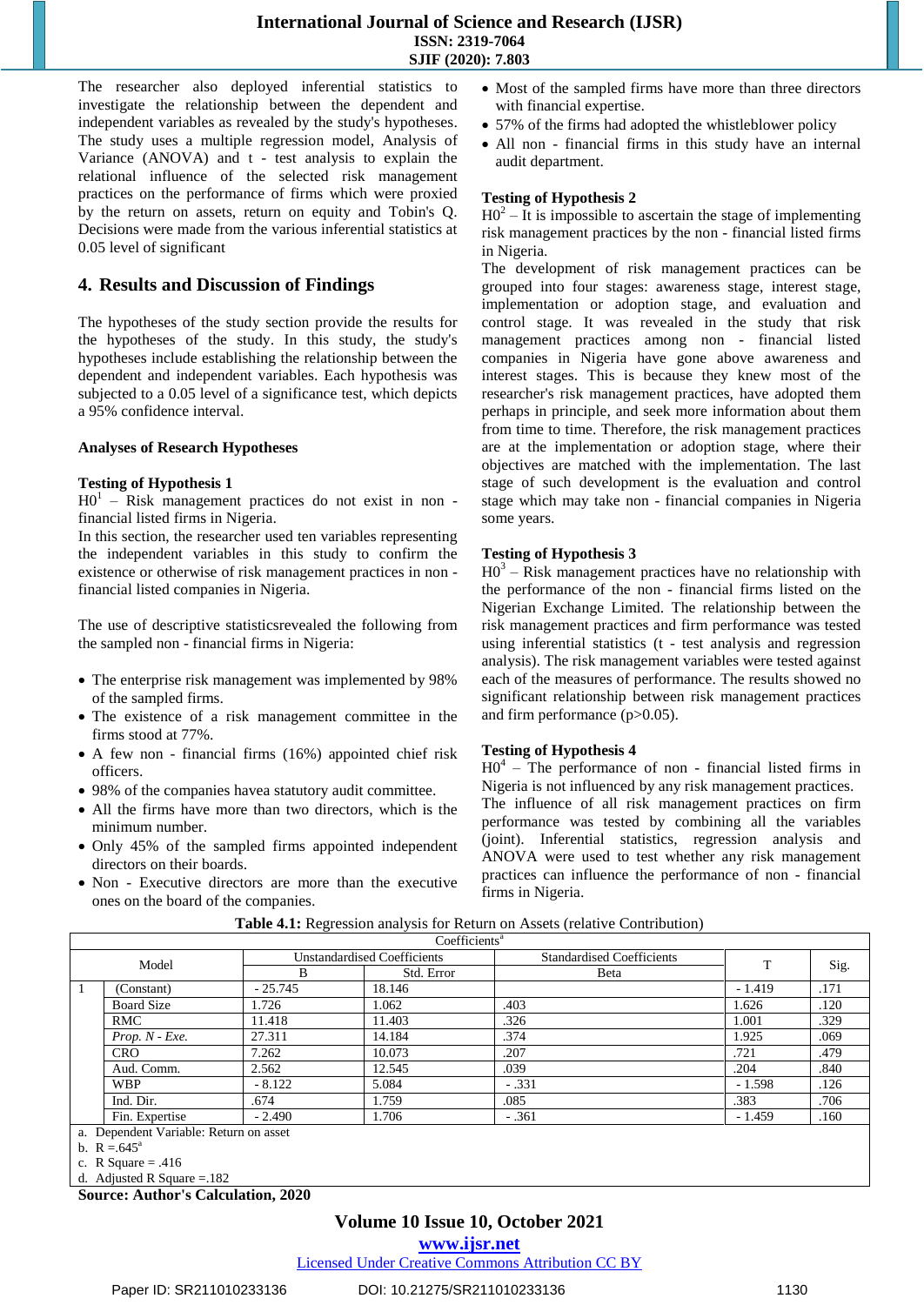The dependent variable in this regression model is the return on assets of the non - financial firms, which is a significant variable in firms' performance. The independent variables in this model are the risk management practices which are:

*ERM* represents enterprise risk management

*RMC* represents Risk Management Committee

*CRO* represents the appointment of Chief Risk Officer

*Aud. Comm.* represents the existence of the Audit Committee,

*Board size* represents the size of board members in the firms *Prop. N - Exe.* represents the proportion of non - executive directors to the total Board members of the non financialfirms

Ind. Dir. Represents the existence of an independent director

*Fin. Exp.* Represents financial expertise of the board,

*WBP* represents the adoption of a whistleblower policy,

*Int. Aud.* Represents the existence of Internal Audit in non financial firms.

However, the regression model removed the implementation of enterprise risk management (ERM) and internal audit existence in the non - financial firms (Int. Aud.) because they possess a high constant or have missing correlations in the available data used in the model. Hence, only eight of the variables of risk management practices were used in the regression model analysis, and results were presented in Table 4.1. Only board size, the proportion of non - executive directors, independent directors, and the number of financial expertise were captured as ratio variables and were directly used for regression analysis. However, others were captured in categorical variables. Hence, they were transformed into dummy variables to be able to be included in the regression model.

The regression result in Table 4.1 revealed that no variables of the risk management practices were found to be statistically significant (p>0.05) to influence the return on assets of the non - financial firms. This implies that risk management practices variables used in the study did not significantly influence the return on assets of the non financial firms.

In summary, there is no significant relationship between risk management practices variables and return on assets of non financial firms. The risk management variables could not influence each other to drive non - financial firms' performance through return on assets.

Also, Table 4.2 showed a significant joint effect of the variables of risk management practices on the return on assets of the non - financial firm.

**Table 4.2:** ANOVA for Return on Assets (Joint Contribution)

| ANOVA <sup>b</sup>                                                                                    |            |                |    |             |       |                     |  |
|-------------------------------------------------------------------------------------------------------|------------|----------------|----|-------------|-------|---------------------|--|
|                                                                                                       | Model      | Sum of Squares | Df | Mean Square |       | Sig.                |  |
|                                                                                                       | Regression | 1759.510       |    | 219.939     | 1.781 | $.141$ <sup>a</sup> |  |
|                                                                                                       | Residual   | 2470.492       | 20 | 123.525     |       |                     |  |
|                                                                                                       | Total      | 4230.002       | 28 |             |       |                     |  |
| a. Predictors: (Constant), Fin. Exp, CRO, Aud. comm., Prop. N - Exe., Ind. Dir., WBP, Board size, RMC |            |                |    |             |       |                     |  |
| b. Dependent Variable: return on asset                                                                |            |                |    |             |       |                     |  |

**Source: Author's Calculation, 2020**

The ANOVA result in Table 4.2 revealed no significant joint effect of risk management practices variables on the return on assets of the non - financial firms used in this study (p>0.05). Therefore, it implies that the risk management practice variables in this study do not significantly influence the return on assets of the non - financial firms.

**Table 4.3:** Regression analysis for Return on Equity (relative Contribution)

| Coefficients <sup>a</sup>                  |                            |            |                                    |                                  |          |      |
|--------------------------------------------|----------------------------|------------|------------------------------------|----------------------------------|----------|------|
|                                            | Model                      |            | <b>Unstandardised Coefficients</b> | <b>Standardised Coefficients</b> | т        |      |
|                                            |                            | B          | Std. Error                         | Beta                             |          | Sig. |
|                                            | (Constant)                 | $-219.658$ | 135.679                            |                                  | $-1.619$ | .121 |
|                                            | <b>Board Size</b>          | 20.412     | 7.939                              | .636                             | 2.571    | .018 |
|                                            | <b>RMC</b>                 | 63.287     | 85.260                             | .241                             | .742     | .467 |
|                                            | $Prop. N$ - $Exe.$         | 175.317    | 106.053                            | .320                             | 1.653    | .114 |
|                                            | <b>CRO</b>                 | 33.258     | 75.313                             | .127                             | .442     | .664 |
|                                            | Aud. Comm.                 | 5.091      | 93.795                             | .010                             | .054     | .957 |
|                                            | <b>WBP</b>                 | $-60.793$  | 38.011                             | $-.330$                          | $-1.599$ | .125 |
|                                            | Ind. Dir.                  | $-10.077$  | 13.154                             | $-.169$                          | - .766   | .453 |
|                                            | Fin. Expertise             | $-22.303$  | 12.757                             | $-.431$                          | $-1.748$ | .096 |
| Dependent Variable: Return on equity<br>a. |                            |            |                                    |                                  |          |      |
| $R = 648^{\circ}$<br>b.                    |                            |            |                                    |                                  |          |      |
| R Square $=.420$                           |                            |            |                                    |                                  |          |      |
| d.                                         | Adjusted R Square = $.188$ |            |                                    |                                  |          |      |

**Source:** Author's Calculation, 2020

The dependent variable in this regression model is the return on equity of the non - financial firms, which is a significant variable in firms' performance. This model's independent variables also include the risk management practices variables as provided in the research hypothesis. The regression model for this hypothesis removed enterprise risk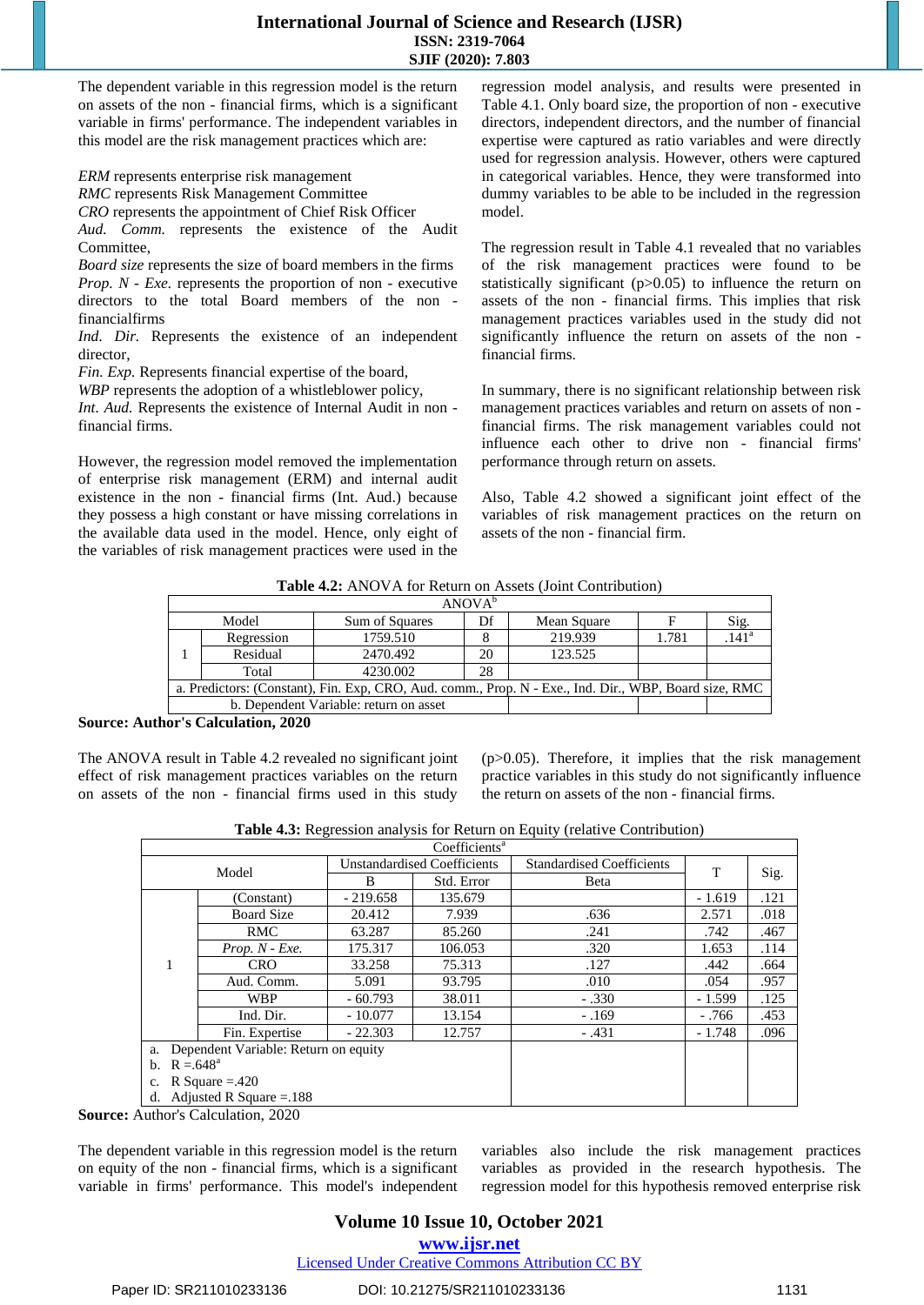management (ERM) and the existence of internal audits in the non - financial firms (Int. Aud.) because they possess a high constant or have missing correlations in the available data used in the model. Hence, only eight of the variables of risk management practices were used in the regression model analysis, and results were presented in Table 4.3.

The result of Table 4.3 showed that only the board size of firms was statistically significant  $(p<0.05)$ ; hence, it influences the return on equity among the non - financial firms. Also, a unit increase in the board size among firms would create a 64% impetus on the return on equity of non financial firms. However, other variables such as risk

management committee (RMC), the appointment of chief risk officers, the existence of audit committee, presence of the independent director, the proportion of non - executive directors to the total board members of the non - financial firms, financial expertise of the board, adoption of a whistleblower policy among others do not have a significant influence on the return on equity among the non - financial firms  $(p>0.05)$ .

Table 4.4 revealed the considerable joint effect of the risk management practices variables on return on equity among the non - financial firms.

|                                                                                                       | <b>ANOVA</b> <sup>b</sup> |                |    |             |       |            |  |
|-------------------------------------------------------------------------------------------------------|---------------------------|----------------|----|-------------|-------|------------|--|
| Model                                                                                                 |                           | Sum of Squares | Df | Mean Square |       | Sig.       |  |
|                                                                                                       | Regression                | 99902.754      |    | 12487.844   | 1.808 | $.135^{a}$ |  |
|                                                                                                       | Residual                  | 138111.621     | 20 | 6905.581    |       |            |  |
|                                                                                                       | Total                     | 238014.375     | 28 |             |       |            |  |
| a. Predictors: (Constant), Fin. Exp, CRO, Aud. comm., Prop. N - Exe., Ind. Dir., WBP, Board size, RMC |                           |                |    |             |       |            |  |
| b. Dependent Variable: Return on equity                                                               |                           |                |    |             |       |            |  |

**Table 4.4:** ANOVA for Return on Equity (Joint Contribution)

Source: Author's Calculation, 2020

The ANOVA result in Table 4.4 revealed no significant joint effect of the risk management practices variables on the return on equity of the non - financial firms used in this study (p>0.05). This implies that the risk management practices variables used in this study do not significantly influence the return on equity of the non - financial firms.

*There is no significant relationship between risk management practices variables and the Tobin's Q of non financial firms.* 

The regression analysis was also used to analyse the relationship and effect; hence, the result provided a relative and joint contribution of the selected risk management practices variables on the Tobin's Q of non - financial firms. The adjusted R square was.11, which revealed that risk management practices variables accounted for 11% of all the crucial factors that could influence Tobin's Q of non financial firms.

The regression model for the hypothesis showing the relationship and effect of such a relationship between risk management practices and Tobin's Q is presented in Table 4.5.

|                                     |                               |          | Coefficients                       |                                  |          |      |
|-------------------------------------|-------------------------------|----------|------------------------------------|----------------------------------|----------|------|
|                                     | Model                         |          | <b>Unstandardised Coefficients</b> | <b>Standardised Coefficients</b> | т        |      |
|                                     |                               | B        | Std. Error                         | Beta                             |          | Sig. |
|                                     | (Constant)                    | 2.823    | 5.033                              |                                  | .561     | .581 |
|                                     | <b>Board Size</b>             | $-.312$  | .294                               | $-.274$                          | $-1.059$ | .302 |
|                                     | <b>RMC</b>                    | $-2.020$ | 3.163                              | $-.217$                          | $-.639$  | .530 |
|                                     | $Prop. N$ - $Exe.$            | $-.212$  | 3.934                              | $-.011$                          | $-.054$  | .958 |
|                                     | <b>CRO</b>                    | $-1.893$ | 2.794                              | $-.203$                          | $-.678$  | .506 |
|                                     | Aud. Comm.                    | 2.914    | 3.479                              | .166                             | .838     | .412 |
|                                     | <b>WBP</b>                    | $-2.038$ | 1.410                              | $-.313$                          | - 1.446  | .164 |
|                                     | Ind. Dir.                     | 1.057    | .488                               | .500                             | 2.166    | .043 |
|                                     | Fin. Expertise                | .862     | .473                               | .470                             | 1.822    | .083 |
| Dependent Variable: Tobin's Q<br>a. |                               |          |                                    |                                  |          |      |
|                                     | b. $R = 604^a$                |          |                                    |                                  |          |      |
| R Square = $.356$<br>c.             |                               |          |                                    |                                  |          |      |
|                                     | d. Adjusted R Square = $.111$ |          |                                    |                                  |          |      |

| <b>Table 4.5:</b> Regression analysis for Tobin's Q (relative Contribution) |
|-----------------------------------------------------------------------------|
|-----------------------------------------------------------------------------|

Source: Author's Calculation, 2020

The dependent variable in this regression model is Tobin's Q of the non - financial firms, a significant variable of firms' performance. The independent variables in this model also included risk management practices as provided in the research hypotheses. The regression model also removed enterprise risk management (ERM) and internal audit in the non - financial firms (Int. Aud.) because of a similar reason earlier given. Hence, only eight of the risk management practices variables were used in the regression model analysis, and results were presented in Table 4.5.

The result of Table 4.5 revealed that only independent directors on the boards of non - financial firms were statistically significant (p<0.05). Hence, it influences Tobin's Q of the non - financial firms. Also, a unit increase in the board size among firms would create a 50% impetus on

# **Volume 10 Issue 10, October 2021**

**<www.ijsr.net>**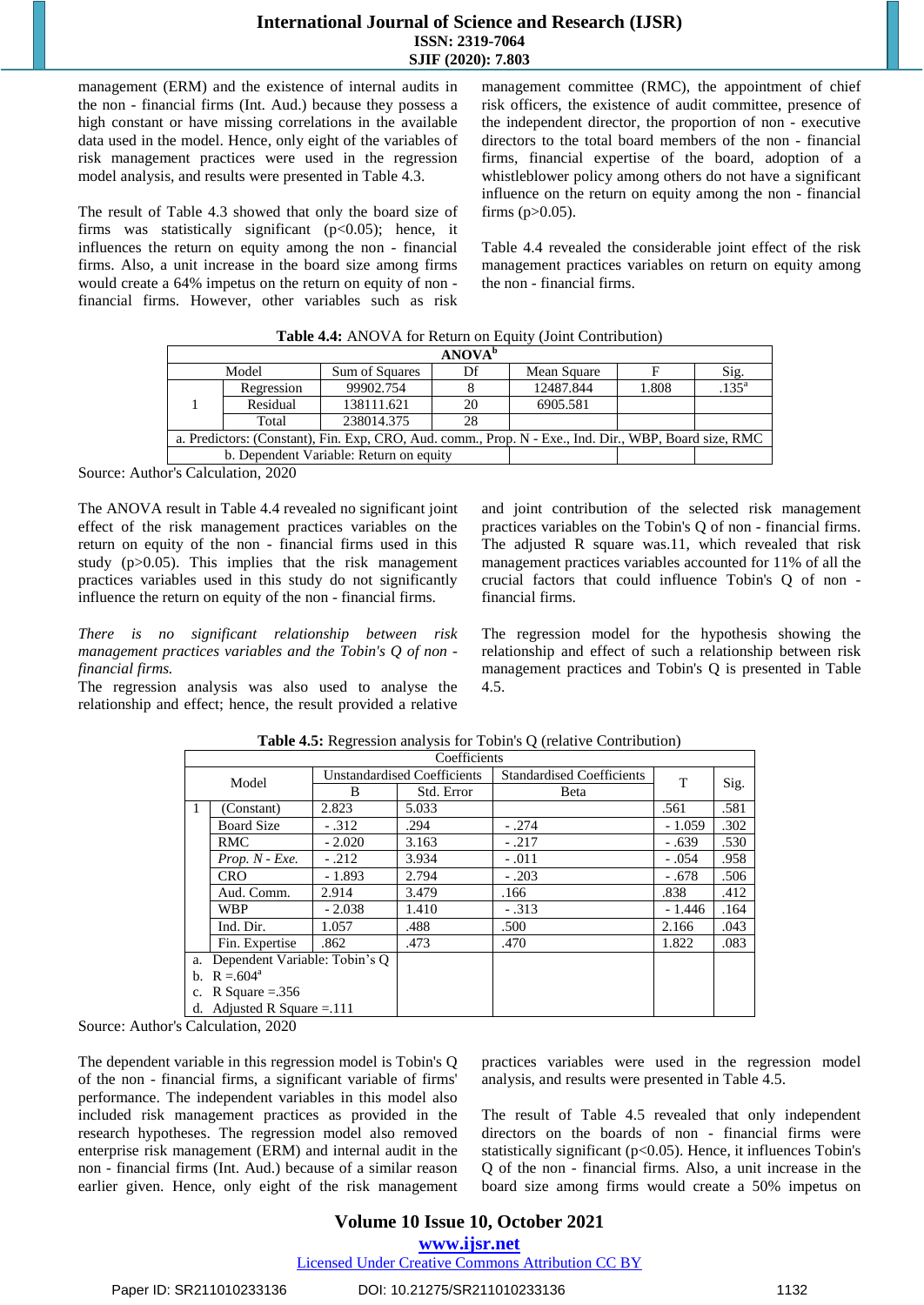Tobin's Q of non - financial firms. However, other variables of risk management practices such as risk management committee (RMC), the appointment of chief risk officers, the existence of audit committee, the board size, the proportion of non - executive directors to the total board members of the non - financial firms, financial expertise of the board, adoption of a whistleblower policy among others do not have a significant influence on the Tobin's Q of the non financial firms  $(p>0.05)$ .

Table 4.6 revealed the considerable joint effect of the risk management practices variables on Tobin's Q of the non financial firms.

| Table 4.6: ANOVA for Tobin's Q (Joint Contribution) |                                                                                                       |                |                    |             |       |                   |  |
|-----------------------------------------------------|-------------------------------------------------------------------------------------------------------|----------------|--------------------|-------------|-------|-------------------|--|
|                                                     |                                                                                                       |                | ANOVA <sup>b</sup> |             |       |                   |  |
|                                                     | Model                                                                                                 | Sum of Squares | Df                 | Mean Square | F     | Sig.              |  |
|                                                     | Regression                                                                                            | 109.123        |                    | 13.640      | 1.436 | .242 <sup>a</sup> |  |
|                                                     | Residual                                                                                              | 190.040        | 20                 | 9.502       |       |                   |  |
|                                                     | Total                                                                                                 | 299.163        | 28                 |             |       |                   |  |
|                                                     | a. Predictors: (Constant), Fin. Exp, CRO, Aud. comm., Prop. N - Exe., Ind. Dir., WBP, Board size, RMC |                |                    |             |       |                   |  |
|                                                     | b. Dependent Variable: Tobin's q                                                                      |                |                    |             |       |                   |  |

Source: Author's Calculation, 2020

The ANOVA result in Table 4.6 revealed no significant joint effect of the risk management practices variables on the Tobin's Q of the non - financial firms used in this study  $(p>0.05)$ . This implies that the risk management practices variables used in this study do not significantly influence Tobin's Q of the non - financial firm.

The results of the tests showed that:

- Only the board's size had significant relationship on ROE.
- Only the independent directors had significant relationship on Tobin's Q.

#### **Conclusion**

The chapter presents the summary, conclusions and recommendations made from the study. It is further divided into five, namely the summary, conclusions, recommendations from the study, contributions to knowledge and suggestions for further findings and studies.

# **5. Summary of Findings**

The findings of this study revealed that:

- Only a few non financial firms are making profits in Nigeria.
- Most of the non financial firms have implemented enterprise risk management in their firms.
- A significantly higher proportion of non financial firms have a risk management committee.
- Only seven or 16 per cent of the sampled companies employed chief risk officers.
- The statutory audit committee has come to stay in the non - financial firms in Nigeria.
- All non financial firms have more than the minimum number of directors, (2) provided by the Companies and Allied Matters Act.
- Some non financial firms have at least one independent director, but only six of the forty - four companies or 14 per cent have up to three as required by the CAMA 2020.
- Some non financial firms have a higher proportion of non - executive directors than the executive ones on the board. The study confirmed that 71 per cent of the board members in the companies selected are non - executive directors.
- Also, some of the non financial firms have a reasonable number of directors with financial knowledge and skills. For example, about 31 per cent of the directors of the sampled companies have financial knowledge.
- An average of the population of the non financial firms in Nigeria adopts a whistleblower policy.
- All the non financial firms established internal audits.
- The identified risk management practices do not significantly influence the return on assets, return on equity and Tobin's Q when measured independently.
- When all the risk management practices are measured together with return on equity, only the board size showed a significant relationship with the dependent variable.
- Only the independent director showed a significant relationship with Tobin's Q when all the risk management practices are tested simultaneously.
- In summary, the stage of implementing the risk management practices in non - financial companies has improved over the years, but they have not had an appreciable impact on their performance.

# **6. Conclusion**

In summary, all the identified risk management practices do not significantly affect the performances of non - financial firms in Nigeria. This does not, however, undermine the significance attached to these risk management practices in organisational studies. The implementation of some risk management practices such as the implementation of ERM, the appointment of Independent Directors, significance ratio of non - executive directors, risk management committee, the appointment of chief risk officer, and adoption of a whistleblowing policy has not reached an appreciable maturity level. The debate on the effect of risk management practices has not been resolved. Therefore, the outcome of this study will add to the ongoing discussion on the impact of risk management practices on the companies' performance.

# **7. Recommendations**

The following recommendations are made to ensure that risk management practices positively impact non - financial companies' results:

# **Volume 10 Issue 10, October 2021**

**<www.ijsr.net>**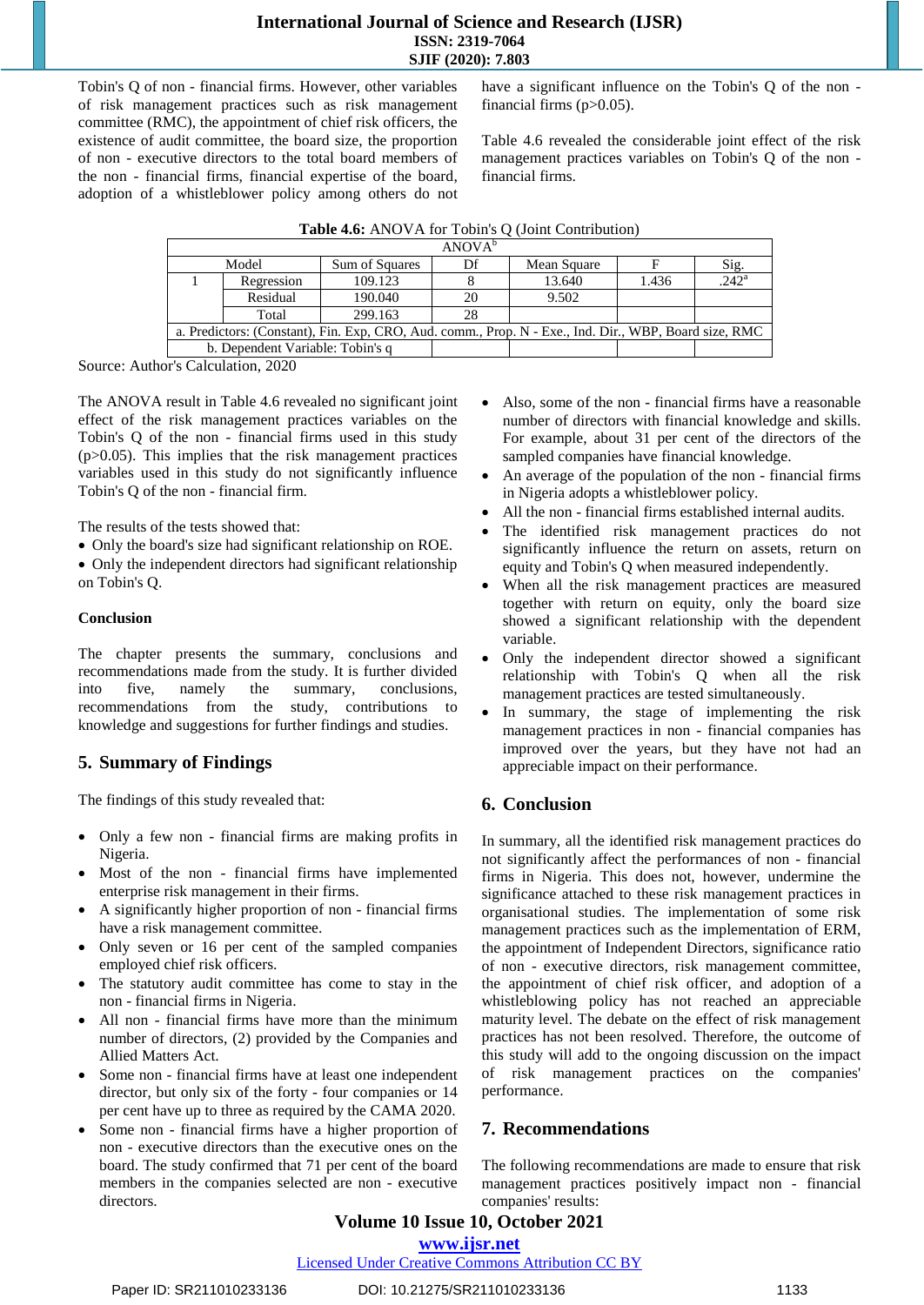- The companies should consider the qualification, experience and integrity of directorsbefore their appointment. In addition, non - executive directors appointed by firms should have connections that would be beneficial to their firms.
- The board of directors should link the identified risk management practices to risk management if that was not considered at the time of their establishment or appointment through a review of their charters.
- The risk management committee should be strengthened with qualified individuals and headed by an independent non - executive director. In addition, the number of independent directors in the committee should be more than other directors.
- Non financial firms should review internal audits as a function in Nigeria; it should act as an independent reviewer to assure the management's capability and performance in risk management.
- Faithful implementation of enterprise risk management and other risk management practices will go a long way to influencing the various outputs or results of non financial firms in Nigeria.
- Every stakeholder should be involved in risk management to fast track the growth of the non financial firms in Nigeria.
- Risk management professionals should come together as a distinct professional body to train and develop more persons.
- Non financial companies are advised to be guided by the risk management practices in this study and move beyond mere compliance with the laws and guidelines.
- The non financial companies should include the details of members of the relevant committees and officers considered in this study in the companies' annual reports to ensure a better assessment of their effectiveness by the stakeholders and researchers in the future.
- Companies should consider qualifications and experiences in the appointment of all officers and members of committees considered in risk management practices.
- Whistleblowing needs to be backed by appropriate laws to work better; the laws should address issues such as whistleblower protection to assist the system.
- The government must show more interest in the continued existence of non - financial companies. In addition, the regulatory bodies such as the SEC, CAC and FRCNshould monitor compliance with the risk management frameworks and practices.
- The FRCN, Nigerian Exchange Limited, and Institute of Directorsshould organise more training to build more remarkable financial skills and risk management strategies for directors of companies.
- SEC should organise workshops for Shareholders Associations on risk management practices.

#### **Contributions to Knowledge**

The study contributed to the growing knowledge of the impacts of risk management practices on firm performance, especially non - financial listed firms in Nigeria. Such contributions include:

- (i) It identified eighteen various risks that are relevant to non - financial firms in Nigeria.
- (ii) It used ten proxies for risk management practices as independent variables and three measures of performance (dependent variables) to ensure that relevant risk management practices in Nigeria are considered. In addition, the researcher drew risk management practices from the provisions of the Companies and Allied Matters Act, National Code of Corporate Governance and other relevant regulations to the business of non - financial listed companies in Nigeria.
- (iii) The study examined the relationship between risk management practices and the performance of non financial firms in Nigeria and not a sector and identified the practices that could influence firm performance if all the variables are combined. In addition, the researcher explored the relevance of implementing various risk management practices simultaneously by a business entity.

#### **8. Suggestions for Further Studies**

- The use of primary datato investigate the influence of risk management practices on firm performance.
- Further research could also be conducted on each risk management practice to ascertain their influences on the companies' performance.
- Each industry that made the non financial sector could be examined differently because the performance variables (ROA, ROE and Tobin's Q) vary from one industry to another.
- A potential future study in this area can also examine the risk reporting framework for which the CRO is responsible and the consequences linked to the efficiency of risk management functions.
- Further research on the small group could investigate the relationship between performance and risk management, adopting the COSO ERM framework.

# **References**

- [1] Adegbola, O., Tony, K., Adebanjo, J., Babatunde, T., Awonusi, F., Eseosa, D., Ajayi, S., & Damilola, F. (2019). Enterprise Risk Management (ERM) and Firm's Performance: Study of Selected Manufacturing Firms on Nigerian Stock Exchange. *Journal of Education and Policy Review*, Vol.11, No 2, 25 - 49.
- [2] Ai Ping, T., Lee, K., &Muthuveloo, R. (2017). The Impact of Enterprise Risk Management, Strategic Agility, and Quality of Internal Audit Function on Firm Performance. *International Review of Management and Marketing*, Vol.7, No.1, 222 - 229.
- [3] Akenga, G. (2017). Effect of liquidity on financial performance of firms listed at the Nairobi Securities Exchange, Kenya. *International Journal of Science and Research,* Vol.6, Issue 7, 279–285.
- [4] Akpan, E. (2015). Corporate Board Meeting and Company Performance: Empirical Evidence from Nigeria quoted companies. *Global Journal of Commerce and Management Perspective*, Vol.4, No.1,  $75 - 82.$

# **Volume 10 Issue 10, October 2021**

**<www.ijsr.net>**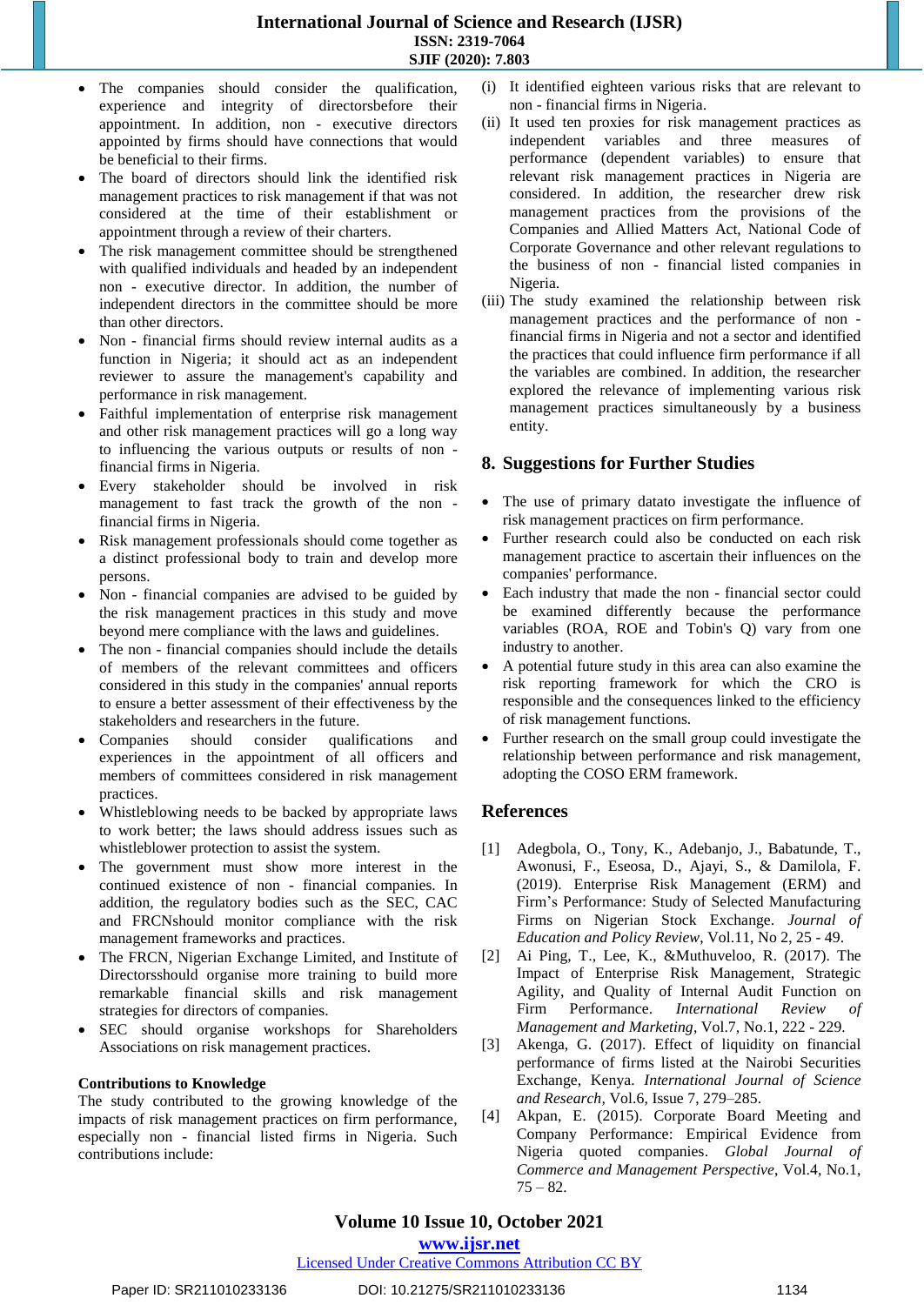- [5] Al Farsi, H. (2020). The Influence of Chief Risk Officer on the Effectiveness of Enterprise Risk Management: Evidence from Oman. *International Journal of Economics and Financial Issues*, Vol.10, Issue 1, 87 – 95.
- [6] Anis, M., Chizema, A., Lui, X., &Fakhreldin, H. (2017). The Impact of Board Characteristics on Firms Financial Performance - Evidence from the Egyptian listed companies. *Global Journal of Human - Social Science*: H Interdisciplinary, Vol.17, Issue 5, Version, 56 - 76.
- [7] Blood Rojas, C. (2017).7 steps to minimise technological risks. *Retrieved from: [https:](https://www.tradeready.ca/2017/topics/researchdevelopment/7-steps-minimize-technological-risk/)  [//www.tradeready.](https://www.tradeready.ca/2017/topics/researchdevelopment/7-steps-minimize-technological-risk/)  [ca/2017/topics/researchdevelopment/7](https://www.tradeready.ca/2017/topics/researchdevelopment/7-steps-minimize-technological-risk/) - steps minimize - [technological](https://www.tradeready.ca/2017/topics/researchdevelopment/7-steps-minimize-technological-risk/) - risk/*
- [8] Cavaco, S., Crifo, P., Reberioux, A., &Roudaut, G. (2017). Independent directors: Less informed but better selected than affiliated board members. *Journal of Corporate Finance*, 43, 106–121.
- [9] Companies and Allied Matters Act 2004.
- [10] Companies and Allied Matters Act 2020
- [11] Deloitte Development LLC, (2018). The role of the audit committee*. [https: //www2. deloitte.](https://www2.deloitte.com/content/dam/Deloitte/us/Documents/center-for-board-effectiveness/us-audit-committee-resource-guide-section-2.pdf)  [com/content/dam/Deloitte/us/Documents/center](https://www2.deloitte.com/content/dam/Deloitte/us/Documents/center-for-board-effectiveness/us-audit-committee-resource-guide-section-2.pdf) - for board - [effectiveness/us](https://www2.deloitte.com/content/dam/Deloitte/us/Documents/center-for-board-effectiveness/us-audit-committee-resource-guide-section-2.pdf) - audit - committee - resource guide - [section](https://www2.deloitte.com/content/dam/Deloitte/us/Documents/center-for-board-effectiveness/us-audit-committee-resource-guide-section-2.pdf) - 2. pdf.*
- [12] Ekinci, A. (2016). The Effect of Credit and Market Risk on Bank Performance: Evidence from Turkey. *International Journal of Economics and Financial Issues*, Vol.6, No.2, 427 - 434.
- [13] Enabling Business Environment Secretariat (EBES). (2019). Event Report on Resolving the Apapa Gridlock. *Policy Development Facility Phase 11*, 1 - 16.
- [14] Fujianti, L. (2018). Top Management Characteristics and Company Performance: An Empirical Analysis on Public Companies Listed in the Indonesian Stock Exchange*. European Research Studies Journal*, XXI,  $62 - 76.$
- [15] Gado, N. (2015). The Impact of The Nigerian Business Environment on Company Performance: A Case of 20 Most Capitalised Companies in Nigeria. *International Journal of Business and Management Review*, Vol.3, No.4, 36 - 48.
- [16] Halim, E., Mustika, G., Sari, R., Anugerah, R., &Mohd - Sanusi, Z. (2017). Corporate Governance Practices and Financial Performance: The Mediating Effect of Risk Management Committee at Manufacturing Firms. *Journal of International Studies*, 10, (4), 272 – 289 do1: 10.14254/2071 – 8330.2017/10 – 4/21.
- [17] Hassan, H., & Nor, A. (2017). Lack of Infrastructure: The Impact on Economic Development as a case of Benadir region and Hir - shabelle, Somalia. *Developing Country Studies*, Vol.7, No.1, 49 - 55.
- [18] Hopkin, P. (2014). *Fundamentals of Risk Management: Understanding, Evaluating and Implementing Effective Risk Management*, (3 rd edition). United Kingdom: Kogan Page Limited.
- [19] Igbo, E., &Chinwokwu, E. (2020). The Privatisation of Security and the Participation of Private Security Companies in Crime Control in Nigeria. *International*

*Journal of Social Sciences and Management Research,*  Vol.6 No.5, 10 - 24.

- [20] Ilaboya, O., &Obaretin, O. (2015). Board Characteristics and Firm Performance: Evidence from Nigerian Quoted Companies. *Academic Journal of Interdisciplinary Studies*, Vol.4, No.1, 283 - 290
- [21] ISO 31000, (2018). A Risk Practitioners Guide to ISO 31000*. Institute of Risk Management*. Retrieved on 12th November 2020, from iso. org/obp/ui/#iso. std: iso: 31000: ed - 2v: v1: en
- [22] Johl, S., Kaur, S., & Cooper, B. (2015). Board Characteristics and Firm Performance: Evidence from Malaysian Public Listed Firms. *Journal of Economics, Business and Management*, Vol.3, No.2, 239 - 243.
- [23] Joshua, O., &Nwafili, I. (2017). The Effects of Credit Management on Profitability of Manufacturing Firm in Nigeria. (A Study of Selected Companies in Nigerian Stock Exchange). *Research Journal of Finance and Accounting*, Vol.8, No.10, 142 - 154.
- [24] Kajola, S., Onaolapo, A., &Adelowotan, M. (2017). The effect of Corporate Board Size on Financial Performance of Nigeria listed Firms. *Nigerian Journal of Management Science* Vol.6, No.1., 204 – 212.
- [25] Kalsie, A., &Shrivastav, S. (2016). Analysis of Board Size and Firm Performance: Evidence from NSE Companies Using Panel Data Approach. *Indian Journal of Corporate Governance* Vol.9, No.2, 148– 172.
- [26] Khan, S., Ali, E., Anjum, K., &Noman, M. (2019). Enterprise Risk Management and Firm Performance in Pakistan: Interaction effect of intellectual capital*. International Journal of Multidisciplinary and Current Research*, Vol.7, 19 - 24. Available at: [https: //doi.](https://doi.org/10.14741/ijmcr/v.7.1.5)  [org/10.14741/ijmcr/v.7.1.5](https://doi.org/10.14741/ijmcr/v.7.1.5)
- [27] Khayinga, C., &Muathe, S. (2018). Human Capital Development and Organisational Performance: Review &Critique of Literature and aResearch Agenda*. International Journal for Innovation Education and Research*, Vol.6 No.02, 144 - 153.
- [28] Kinyua, J., Gakure, R., Gekara, M., &Orwa, G. (2015). Effect of Risk Management on the Financial Performance of Companies quoted in the Nairobi Securities Exchange. *International Journal of Business and Law Research,* Vol.3, No.4, 26 – 42.
- [29] Kluwer, W. (2020). Managing legal risks: identify and mitigate risk sooner to protect the business*. Legal risk management - manage and report on legal risk in one place*. Available on [https: //www.wolterskluwer.](https://www.wolterskluwer.com/en/solutions/legisway/legal-risk)  [com/en/solutions/legisway/legal](https://www.wolterskluwer.com/en/solutions/legisway/legal-risk) - risk.
- [30] [Martín,](https://www.tandfonline.com/author/Garc%C3%ADa+Mart%C3%ADn%2C+C+Jos%C3%A9) J., [&Herrero,](https://www.tandfonline.com/author/Herrero%2C+Bego%C3%B1a) B. (2018). Boards of directors: composition and effects on the performance of the firm. *Economic Research - [EkonomskaIstraživanja](https://www.tandfonline.com/toc/rero20/current)*, Vol.31, No.1, 1015 - 1041.
- [31] Mohammed, H., &Knapkova, A. (2016). The Impact of Total Risk Management on Company's Performance. *Procedia – Social and Behavioural Sciences 220 pp.271 – 277*.19th International Conference Enterprise and Competitive Environment 2016, ECE 2016, 10–11, Brno, Czech Republic
- [32] Nairametrics, (2019). Quoted Companies post N4.2 trillion combined profits since 2015. Retrieved from: https: //nairametrics. com/2019/11/04/quoted

**<www.ijsr.net>**